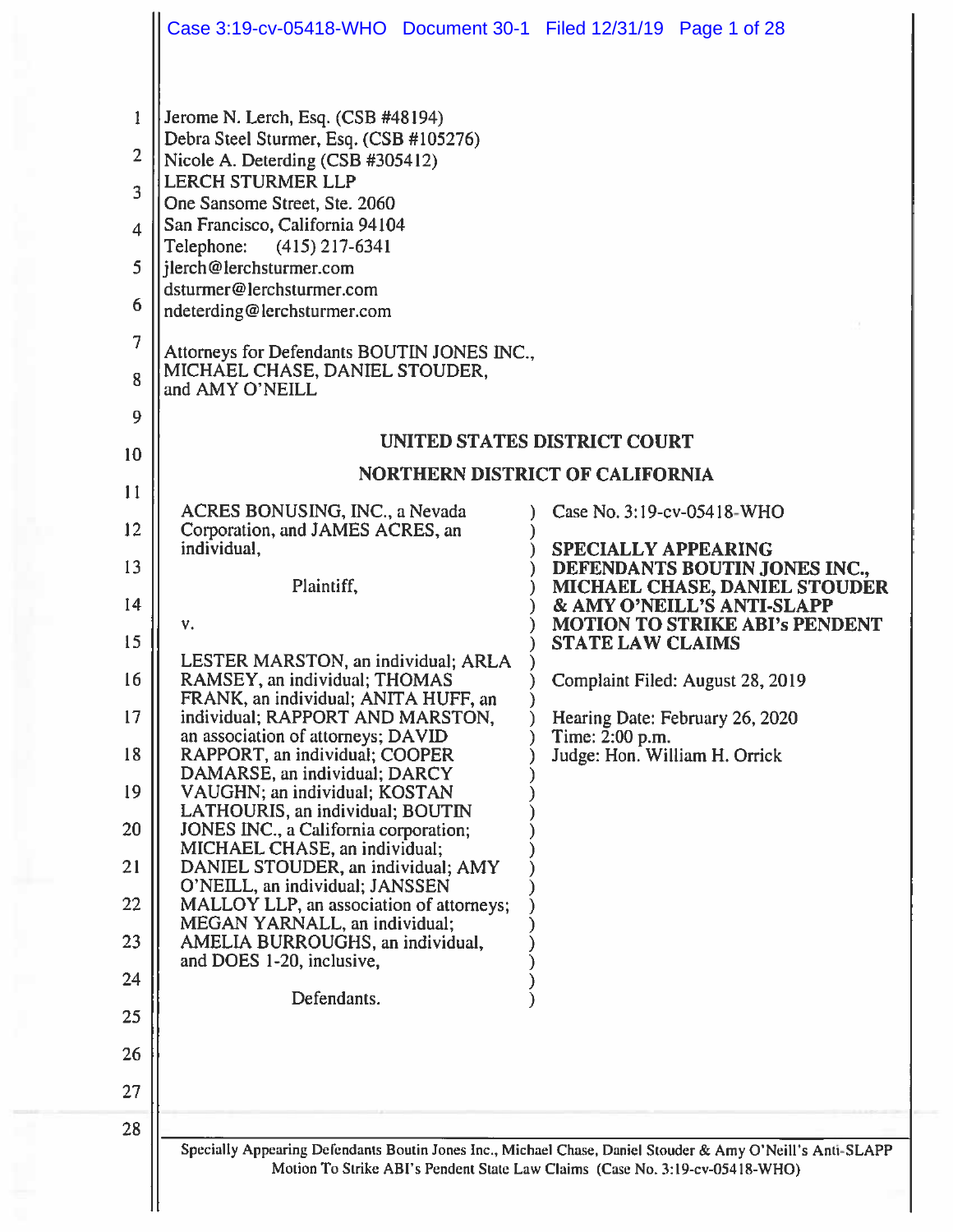|                | Case 3:19-cv-05418-WHO  Document 30-1  Filed 12/31/19  Page 2 of 28                                                                                                                                         |
|----------------|-------------------------------------------------------------------------------------------------------------------------------------------------------------------------------------------------------------|
|                | <b>TABLE OF CONTENTS</b>                                                                                                                                                                                    |
| $\overline{2}$ | Page                                                                                                                                                                                                        |
| 3              |                                                                                                                                                                                                             |
| $\overline{4}$ |                                                                                                                                                                                                             |
| 5              |                                                                                                                                                                                                             |
| 6              | California's Anti-SLAPP Statute Applies to ABI's Pendent State Law Claims 6<br>A.                                                                                                                           |
| 7              | <b>B.</b>                                                                                                                                                                                                   |
| 8              |                                                                                                                                                                                                             |
| 9              | A.                                                                                                                                                                                                          |
| 10             | В.<br>ABI Cannot Meet it's Burden of Showing the Probability of                                                                                                                                             |
| 11             |                                                                                                                                                                                                             |
| 12             | 1. All of ABI's Pendent State Law Claims are Barred by the One-Year<br>Statute of Limitations which Applies to Actions Against Attorneys<br>where the Alleged Wrongful Conduct Arises in the Performance of |
| 13             |                                                                                                                                                                                                             |
| 14             | a. CCP 340.6 Applies to ABI's First, Second and Third Claims Relating to                                                                                                                                    |
| 15<br>16       | b. CCP 340.6 Applies to ABI's Fifth Claim for Aiding and Abetting<br>Breach of Fiduciary Duty and Seventh Claim for Aiding and<br>10                                                                        |
| 17<br>18       | c. ABI Did Not File the Instant Complaint Against the Boutin Jones<br>Defendants Before the 1-Year Statute of Limitations Applicable to                                                                     |
| 19             | 2. ABI's Fifth Claim for Aiding and Abetting Breach of Fiduciary Duty and                                                                                                                                   |
| 20             | Seventh Claim for Aiding and Abetting Constructive Fraud Are Also                                                                                                                                           |
| 21<br>22       | 3. ABI Cannot Show a Probability of Prevailing On Any of Its Pendent State                                                                                                                                  |
| 23             | a. ABI Cannot Meet Its Burden to Show Probability of Prevailing On Its                                                                                                                                      |
| 24             |                                                                                                                                                                                                             |
| 25             | i. Each Claim Alleged Against ABI In the Underlying                                                                                                                                                         |
| 26             | ii. The Underlying Action was not Maintained with                                                                                                                                                           |
| 27             |                                                                                                                                                                                                             |
| 28             |                                                                                                                                                                                                             |
|                | Specially Appearing Defendants Boutin Jones Inc., Michael Chase, Daniel Stouder & Amy O'Neill's Anti-SLAPP<br>Motion To Strike ABI's Pendent State Law Claims (Case No. 3:19-cv-05418-WHO)                  |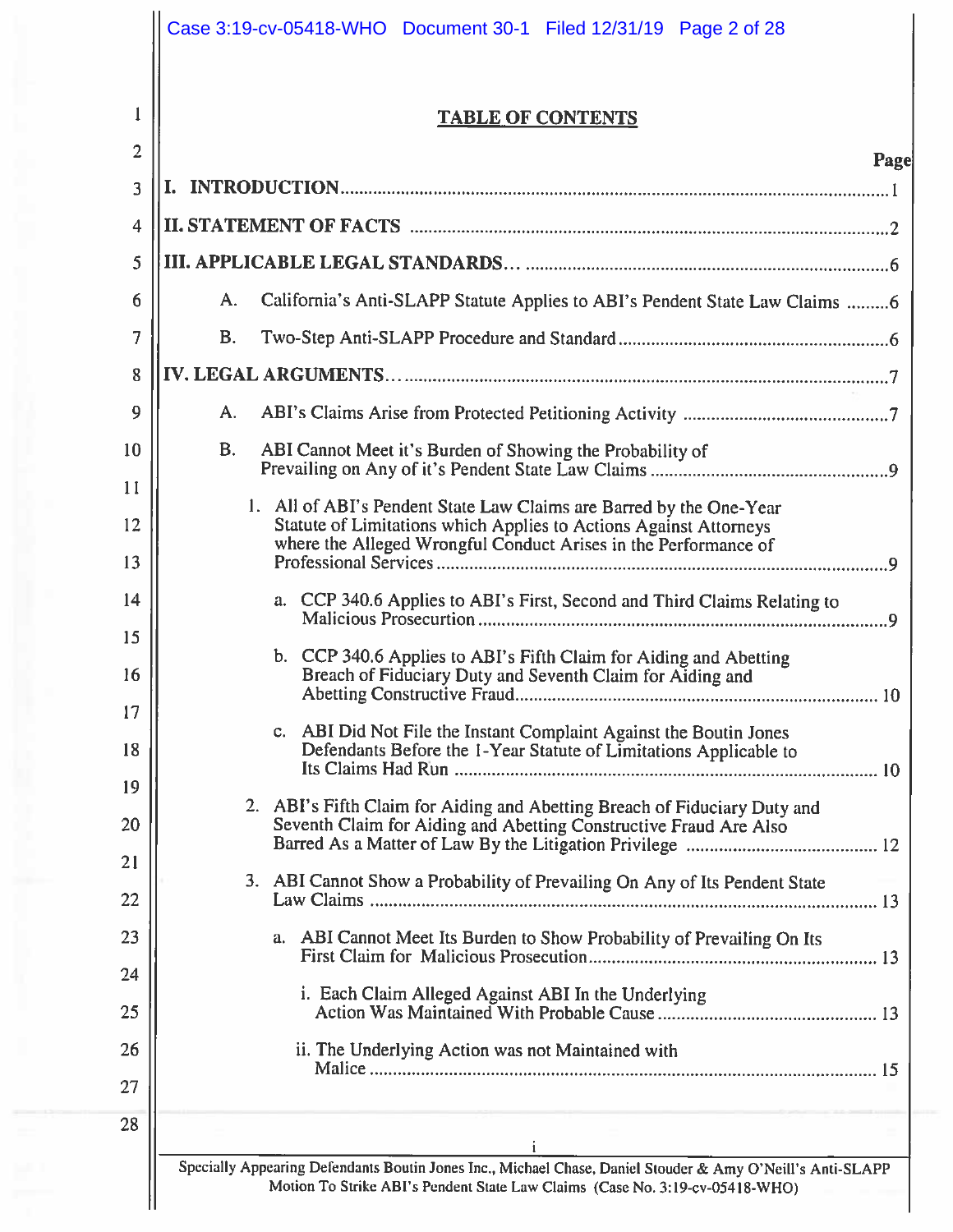|                | Case 3:19-cv-05418-WHO  Document 30-1  Filed 12/31/19  Page 3 of 28                                                                                                                                         |
|----------------|-------------------------------------------------------------------------------------------------------------------------------------------------------------------------------------------------------------|
|                | b. ABI Cannot Meet Its Burden to Show Probability of Prevailing On                                                                                                                                          |
| $\overline{2}$ | Second Claim for Aiding And Abetting Malicious Prosecution Or<br>Third Claim for Conspiracy To Commit Malicious Prosecution  16                                                                             |
| 3              | c. ABI Cannot Meet Its Burden to Show Probability of Prevailing On                                                                                                                                          |
| $\overline{4}$ |                                                                                                                                                                                                             |
| 5              |                                                                                                                                                                                                             |
| 6              |                                                                                                                                                                                                             |
| 7              |                                                                                                                                                                                                             |
| 8              |                                                                                                                                                                                                             |
| 9              |                                                                                                                                                                                                             |
| 10             |                                                                                                                                                                                                             |
| 11             |                                                                                                                                                                                                             |
| 12             |                                                                                                                                                                                                             |
| 13             |                                                                                                                                                                                                             |
| 14             |                                                                                                                                                                                                             |
| 15             |                                                                                                                                                                                                             |
| 16             |                                                                                                                                                                                                             |
| 17             |                                                                                                                                                                                                             |
| 18<br>19       |                                                                                                                                                                                                             |
| 20             |                                                                                                                                                                                                             |
| 21             |                                                                                                                                                                                                             |
| 22             |                                                                                                                                                                                                             |
| 23             |                                                                                                                                                                                                             |
| 24             |                                                                                                                                                                                                             |
| 25             |                                                                                                                                                                                                             |
| 26             |                                                                                                                                                                                                             |
| 27             |                                                                                                                                                                                                             |
| 28             |                                                                                                                                                                                                             |
|                | $\mathbf{ii}$<br>Specially Appearing Defendants Boutin Jones Inc., Michael Chase, Daniel Stouder & Amy O'Neill's Anti-SLAPP<br>Motion To Strike ABI's Pendent State Law Claims (Case No. 3:19-cv-05418-WHO) |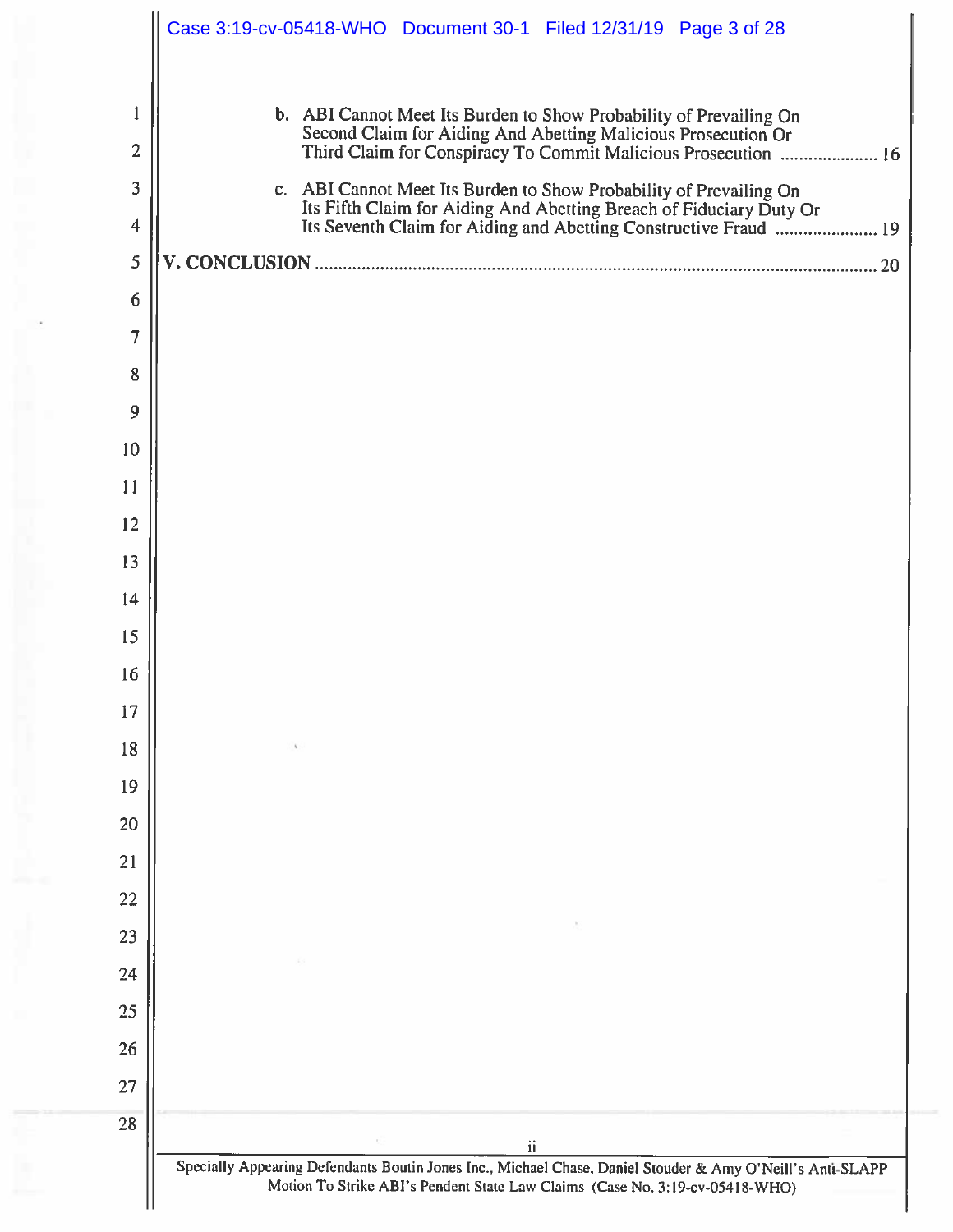|                                                                                                                    | Case 3:19-cv-05418-WHO  Document 30-1  Filed 12/31/19  Page 4 of 28              |  |
|--------------------------------------------------------------------------------------------------------------------|----------------------------------------------------------------------------------|--|
| 1<br>$\overline{2}$                                                                                                | <b>TABLE OF AUTHORITIES</b><br>Page                                              |  |
| 3                                                                                                                  | <b>State Cases</b>                                                               |  |
| $\overline{\mathbf{4}}$                                                                                            |                                                                                  |  |
| 5                                                                                                                  |                                                                                  |  |
| 6                                                                                                                  |                                                                                  |  |
| 7                                                                                                                  |                                                                                  |  |
| 8                                                                                                                  |                                                                                  |  |
| 9                                                                                                                  |                                                                                  |  |
| 10                                                                                                                 |                                                                                  |  |
| 11                                                                                                                 |                                                                                  |  |
| 12                                                                                                                 |                                                                                  |  |
| 13                                                                                                                 |                                                                                  |  |
| 14                                                                                                                 |                                                                                  |  |
| 15                                                                                                                 |                                                                                  |  |
| 16                                                                                                                 | Great W. Casinos v. Moranga Band of Mission Indians (1999) 74 Cal.App.4th 1407 1 |  |
| 17                                                                                                                 |                                                                                  |  |
| 18                                                                                                                 |                                                                                  |  |
| 19                                                                                                                 |                                                                                  |  |
| 20                                                                                                                 |                                                                                  |  |
| 21                                                                                                                 |                                                                                  |  |
| 22                                                                                                                 |                                                                                  |  |
| 23                                                                                                                 |                                                                                  |  |
| 24                                                                                                                 | Master Lease LLC v. Idanta Partners, Ltd. (2014) 225 Cal.App.4th 1451 10         |  |
| 25                                                                                                                 |                                                                                  |  |
| 26                                                                                                                 |                                                                                  |  |
| 27                                                                                                                 |                                                                                  |  |
| 28                                                                                                                 | III                                                                              |  |
| iii<br>III<br>Specially Appearing Defendants Boutin Jance Inc., Michael Chase, David Stauder, & Amy O'M-1911, A. 1 |                                                                                  |  |

Specially Appearing Defendants Boutin Jones Inc., Michael Chase, Daniel Stouder & Amy O'Neill's Anti-SLAPP Motion To Strike ABI's Pendent State Law Claims (Case No. 3:19-cv-05418-WHO)

Ш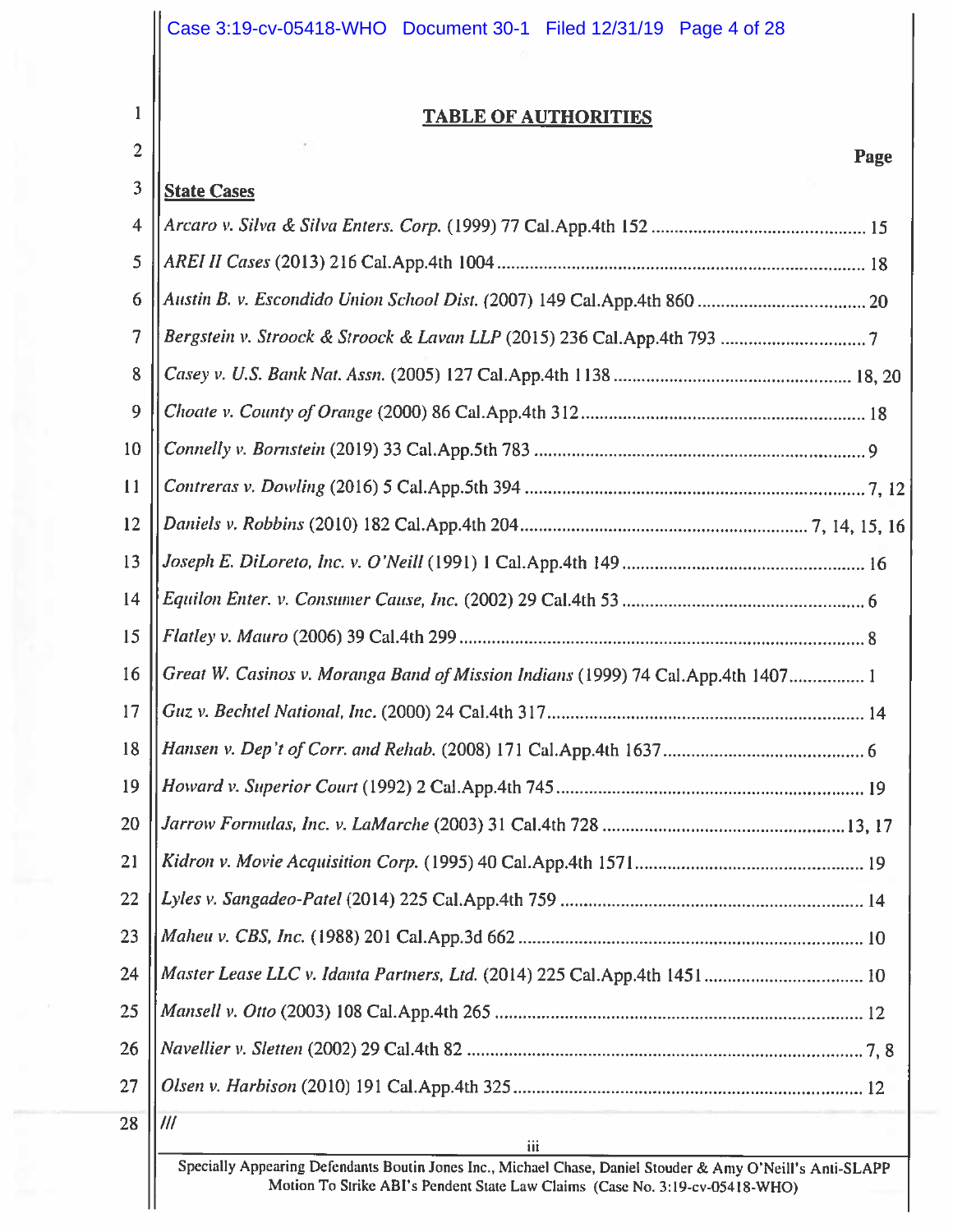# Case 3:19-cv-05418-WHO Document 30-1 Filed 12/31/19 Page 5 of 28

| 1<br>$\overline{2}$ | Optional Capital, Inc. v. Akin Gump Strauss, Hauer & Feld LLP (2017)                                                                                                                       |
|---------------------|--------------------------------------------------------------------------------------------------------------------------------------------------------------------------------------------|
| 3<br>$\overline{4}$ |                                                                                                                                                                                            |
|                     |                                                                                                                                                                                            |
| 5                   |                                                                                                                                                                                            |
| 6                   |                                                                                                                                                                                            |
| $\overline{7}$      |                                                                                                                                                                                            |
| 8                   |                                                                                                                                                                                            |
| 9                   |                                                                                                                                                                                            |
| 10                  | <b>Federal Cases</b>                                                                                                                                                                       |
| 11                  | English & Sons, Inc. v. Straw Hat Restaurants, Inc. (N.D. Cal. 2016)                                                                                                                       |
| 12                  |                                                                                                                                                                                            |
| 13                  |                                                                                                                                                                                            |
| 14                  |                                                                                                                                                                                            |
| 15                  | <b>Statutes &amp; Treatises</b>                                                                                                                                                            |
| 16                  |                                                                                                                                                                                            |
| 17                  |                                                                                                                                                                                            |
| 18                  |                                                                                                                                                                                            |
| 19                  |                                                                                                                                                                                            |
| 20                  |                                                                                                                                                                                            |
| 21                  |                                                                                                                                                                                            |
| 22                  |                                                                                                                                                                                            |
| 23                  |                                                                                                                                                                                            |
| 24                  |                                                                                                                                                                                            |
| 25                  |                                                                                                                                                                                            |
| 26                  |                                                                                                                                                                                            |
| 27                  |                                                                                                                                                                                            |
| 28                  | iv                                                                                                                                                                                         |
|                     | Specially Appearing Defendants Boutin Jones Inc., Michael Chase, Daniel Stouder & Amy O'Neill's Anti-SLAPP<br>Motion To Strike ABI's Pendent State Law Claims (Case No. 3:19-cv-05418-WHO) |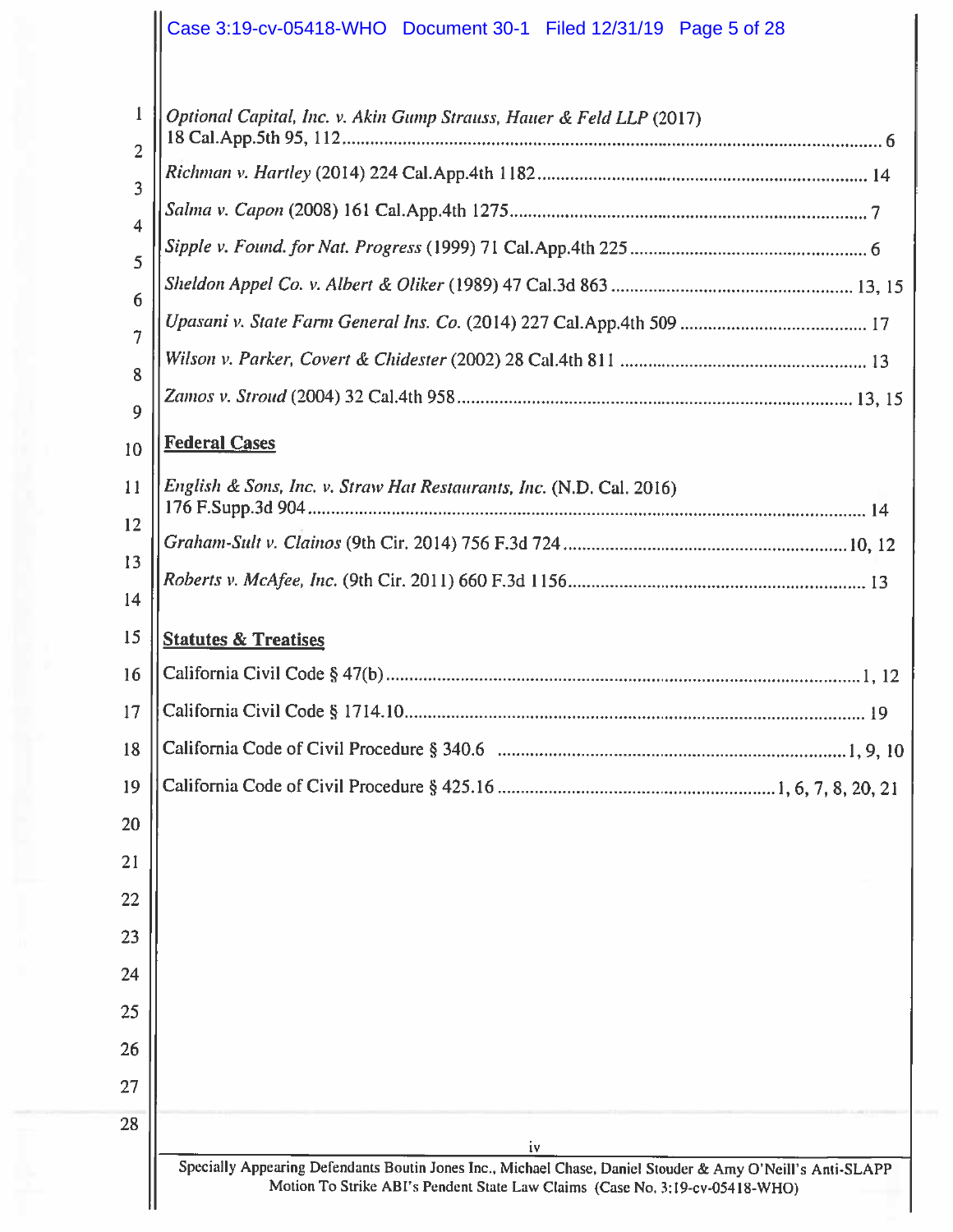# I. INTRODUCTION

 $\overline{2}$ Specially Appearing Defendants Boutin Jones Inc., Daniel Stouder, Amy O'Neill, and 3 Michael Chase (collectively "Boutin Jones Defendants") submit this anti-SLAPP<sup>1</sup> special motion to  $\overline{4}$ strike Plaintiff Acres Bonusing, Inc.'s ("Plaintiff" or "ABI") pendent state law claims against the 5 Boutin Jones Defendants. ABI seeks to recover compensatory and punitive damages for wrongful 6 use of civil proceedings (malicious prosecution), aiding and abetting malicious prosecution,  $\overline{7}$ conspiracy to commit malicious prosecution, aiding and abetting breach of fiduciary duty, and 8 aiding and abetting constructive fraud from the Boutin Jones Defendants, arising out of the Boutin 9 Jones Defendants' representation of ABI's litigation adversary, Blue Lake Casino, in an underlying 10 lawsuit filed by Blue Lake Casino against ABI.

11 By this motion, the Boutin Jones Defendants have met their burden to show that ABI's 12 Complaint arises out of the Boutin Jones Defendants' constitutionally protected petitioning activity. 13 ABI cannot meet its burden of establishing a probability of prevailing on the merits of its claims 14 against the Boutin Jones Defendants because (1) all of its claims are barred by the one-year statute 15 of limitations found in California Code of Civil Procedure § 340.6 applicable to actions against 16 attorneys arising out of the performance of professional services; (2) its claims for aiding and 17 abetting breach of fiduciary duty and aiding and abetting constructive fraud are barred by the 18 litigation privilege found in California Civil Code  $\S$  47(b); and (3) it cannot show a probability of 19 prevailing on any of its pendent state law claims.

20 Further, this Court has no subject matter jurisdiction over the Boutin Jones Defendants 21 because they maintain sovereign immunity for their legal representation of Blue Lake Casino in 22 Tribal Court. Great W. Casinos v. Moranga Band of Mission Indians (1999) 74 Cal. App. 4th 1407, 23 1423-24. The application of sovereign immunity will be addressed in a separate joinder in a Motion 24 to Dismiss filed by Janssen Malloy LLP, Megan Yarnall, and Amelia Burroughs, which will be 25 heard concurrently with this anti-SLAPP motion.

26  $III$ 

 $\mathbf{1}$ 

27

///

28

<sup>1</sup> "SLAPP": Strategic Lawsuit Against Public Participation, Code Civ. Proc. § 425.16.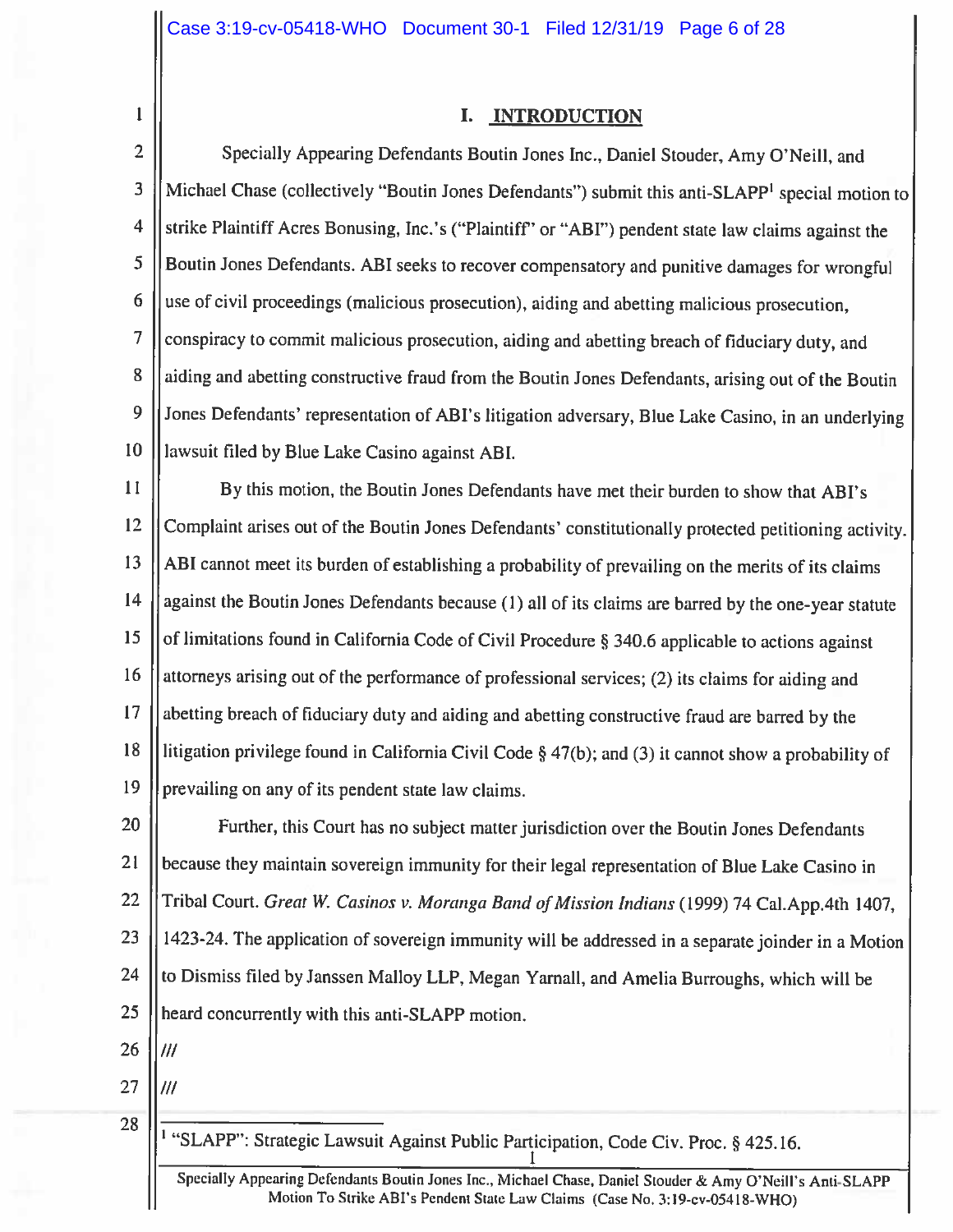$\mathbf{1}$ 

# **II. STATEMENT OF FACTS**

The Blue Lake Rancheria is a federally recognized Indian Tribe in Humboldt County.  $\overline{2}$ (Compl. ¶ 9.) Blue Lake Casino and Hotel ("Blue Lake Casino") is owned and operated by the 3 Tribe. (Compl. ¶ 12.) James Acres was the owner of Acres Bonusing, Inc. ("ABI"), a Nevada  $\overline{\mathbf{4}}$ gaming company. (Compl.  $\int$ ] 7-8.) In 2010, Blue Lake Casino and Acres negotiated an agreement 5 whereby Blue Lake Casino would lease an iSlot gaming system ("iSlot System") from ABI. 6 (Stouder Decl. ¶ 5.) The iSlot System is a server-based gaming system that would allow casino  $\overline{7}$ patrons to participate in casino gaming from handheld devices while at Blue Lake Casino. (Id.) 8

In the final negotiations, Defendant Thomas Frank and Steve Salatti (both representatives of 9 Blue Lake Casino) met with Acres on July 6, 2010. (Stouder Decl. ¶ 12, Exh. G, 6/23/17 Frank  $10$ Decl. (2.) At that meeting, Mr. Frank expressed concerns about the need for Blue Lake Casino to  $11$ provide a \$250,000 advanced deposit for the iSlot System; that he was not certain whether the iSlot  $12$ System was worth the \$250,000 upfront cost; that he was concerned about paying \$250,000 for the 13 iSlot System because it was not fully developed and was an unproven system; and that he was 14 concerned about paying the \$250,000 deposit because he was uncertain whether the iSlot System 15 would be profitable. (Id. at  $\frac{1}{3}$ .) The iSlot Agreement provided that ABI would develop, maintain, 16 and upgrade the iSlot System. (Stouder Decl. ¶ 5, Exh. A, iSlot Agreement; Stouder Decl. ¶ 12,  $17$ Exh. F, 8/11/16 Frank Decl.  $\P$  4.) Acres stated to Frank that the royalty repayment scheme 18 contemplated in the agreement would repay the entire \$250,000 advanced deposit by way of 19 reduced lease fees, and that the iSlot System would be profitable. (Id. at  $\P$  4-5.) It was self-evident 20 that the iSlot System would have to work in order to be profitable. Based on these representations  $21$ by Acres, Blue Lake Casino entered into the iSlot Agreement with ABI on July 7, 2010 ("iSlot 22 Agreement"). (Stouder Decl. ¶ 12, Exh. F, 8/11/16 Frank Decl. ¶ 3; ¶ 12, Exh. G, 6/23/17 Frank 23 Decl.,  $\P$  6.) Without these representations from Acres, Blue Lake Casino would not have entered 24 into the iSlot Agreement at all. (Stouder Decl.  $\P$  12, Exh. G, 6/23/17 Frank Decl.  $\P$  6.) 25 The iSlot Agreement provided that Blue Lake Casino would lease the iSlot System from 26 ABI; pay ABI the "advanced deposit against royalties of \$250,000"; and, pay ABI a monthly lease-27 fee for the iSlot System and that "one half of each month's lease fee shall be applied against the 28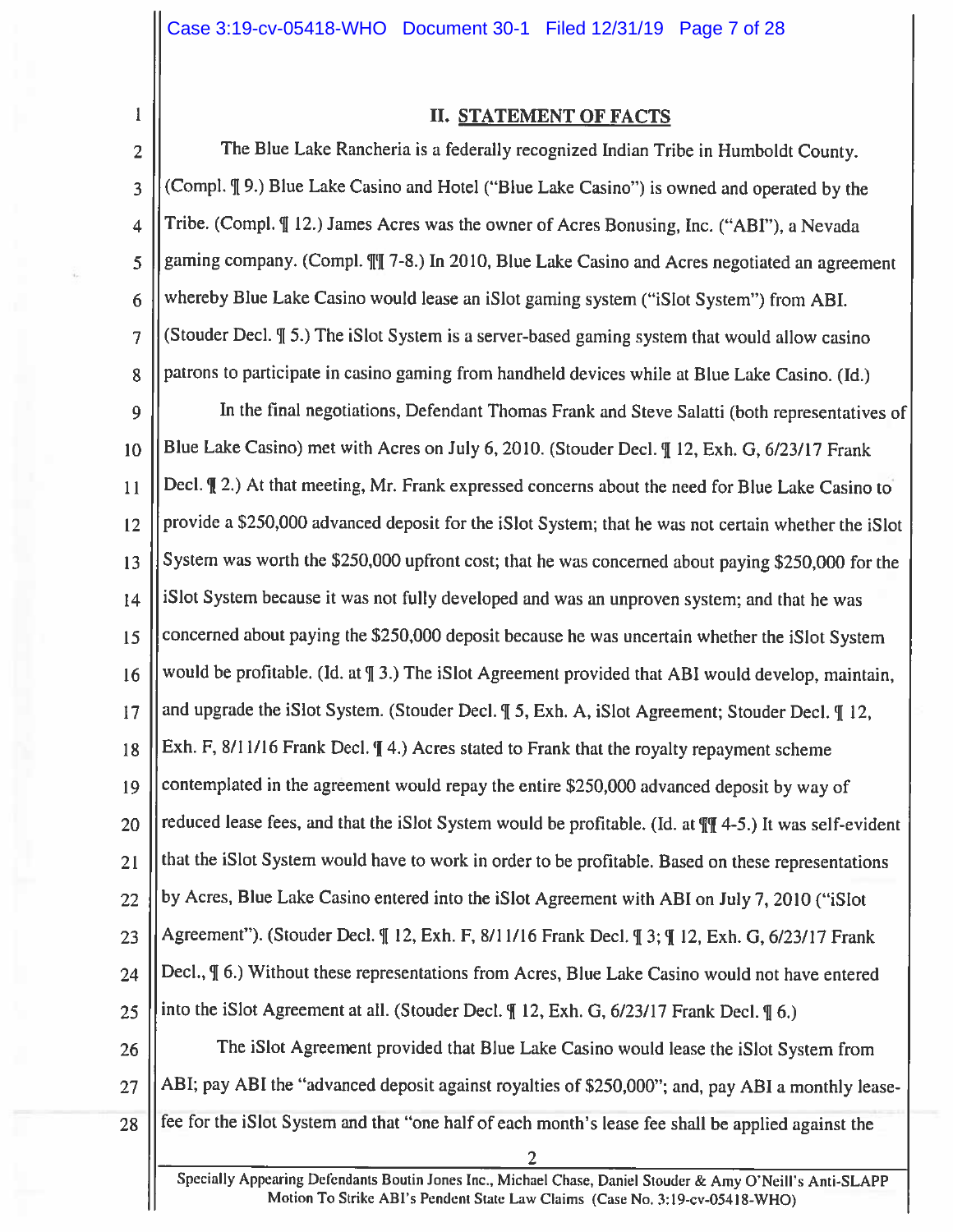$\mathbf{1}$ advanced deposit until it is extinguished." (Stouder Decl. ¶ 5, Exh. A, iSlot Agreement.) The initial  $\overline{2}$ term of the iSlot Agreement was two years from the date of installment.

3 Blue Lake Casino installed 88 iSlot System gaming devices in its casino. (Stouder Decl. ¶ 4 12, Exh. G, 6/23/17 Frank Decl. ¶ 10.) Based on Blue Lake Casino's approximations, each device 5 would only need to generate a theoretical net win of approximately \$23,148 per year to recoup the 6 advanced deposit in the two-year term. Based on Frank's experience, Frank believed that it was not 7 unreasonable that a successful gaming device similar to those used in the iSlot System would 8 exceed \$24,000 per year during the initial two-year term and that the \$250,000 advanced deposit  $\overline{9}$ could be recouped through the royalty repayment scheme during the initial contract term. (Id.) 10 In reality, the iSlot System was a complete failure and generated virtually no revenue.

 $11$ (Stouder Decl. ¶ 6, Exh. G, 6/23/17 Frank Decl. ¶ 11.) The iSlot System suffered from technical 12 problems that impeded its operation and only \$750 of the \$250,000 advanced deposit was ever 13 recouped by Blue Lake Casino under the royalty repayment scheme. (Id.) Acres terminated the  $14$ iSlot Agreement in October of 2012 before Blue Lake Casino recovered the advance deposit. (Id.)

15 In June 2012 emails between Acres and Blue Lake Casino, Acres noted that he knew Blue 16 Lake Casino was not sending ABI monthly participation reports because the iSlot System was not  $17$ generating any revenue by stating, "You haven't been able to send me a participation report so I 18 can bill you! Which I'm not too worried about it, because it's not real money." (Stouder Decl. ¶ 13, 19 Exh. H, Acres Emails at pg. 1.) Acres also reiterated his understanding that the advanced deposits he required generally and of Blue Lake Casino were treated as an "advance against royalties." (Id.) 20  $21$ This is an understanding that Acres has since expressly contradicted in his declarations filed in the 22 Underlying Action where he stated that, despite the contract language, there is no provision for the 23 repayment of the \$250,000 deposit. (Sturmer Decl.  $\parallel$  4, Exh. B, 5/12/17 Acres Decl.  $\parallel$  9.)

24 Acres stated in response to Blue Lake Casino's request regarding the "redeployment of [the] 25 currently existing broken [iSlot S]ystem":

"I think at this time we're not willing to extend ourselves on the V1.0 architecture [the version of the iSlot System Blue Lake Casino leased from ABI] without a significant deposit....  $\parallel$  At this point I'd add ... to continue building the user base on the V1.0 system, we need a significant deposit. TWe're really in a place where everyone on our team chooses what NOT to do each day. There's all sorts of

26

27

28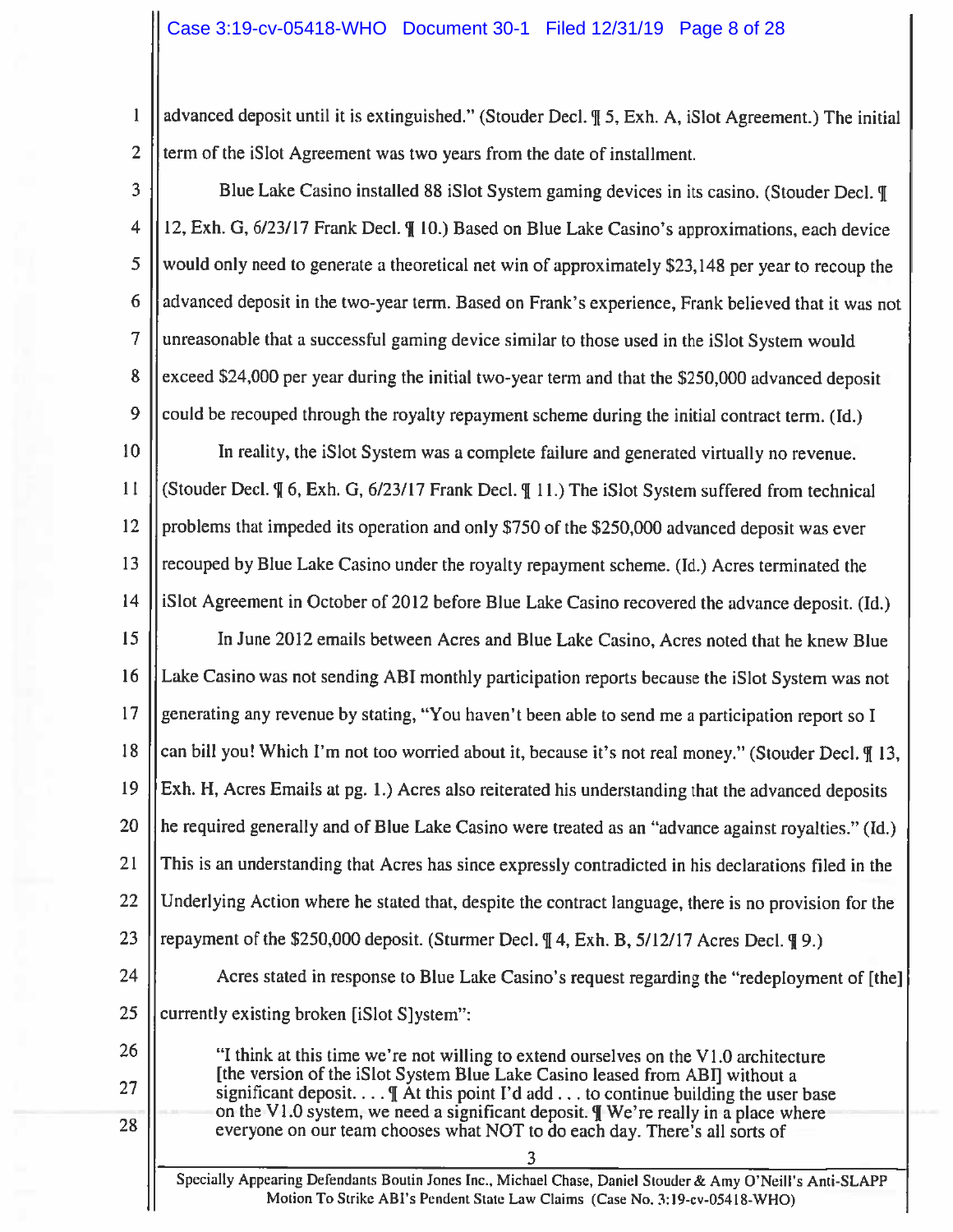# Case 3:19-cv-05418-WHO Document 30-1 Filed 12/31/19 Page 9 of 28

 $\mathbf{1}$ 

 $\overline{2}$ 

opportunities we don't have time to chase. To reallocate any resources from our V2.0 development, or our Dispatch tools, we'd really need some cash to drive that." (Stouder Decl. ¶ 13, Exh. H, Acres Emails at pg. 2.)

3 On January 12, 2016, Boutin Jones filed a complaint against Acres and ABI on behalf of  $\overline{4}$ Blue Lake Casino in the Tribal Court of the Tribe Blue Lake Rancheria, Blue Lake Casino and 5 *Hotel v. Acres Bonusing, Inc. et al., Tribal Court Case No. C-15-1215LJM ("Underlying* 6 Complaint"). (Stouder Decl. ¶ 8, Exh. D, Underlying Complaint.) This action and the related 7 federal actions filed by Acres are referred to collectively as the "Underlying Action." The 8 Underlying Complaint alleged causes of action for breach of contract, tortious breach of implied 9 covenant of good faith and fair dealing, unjust enrichment, and money had and received against 10 ABI. (Stouder Decl. ¶ 8, Exh. D, Underlying Compl.)

 $11$ The Underlying Complaint specifically alleged that, Blue Lake Casino and ABI entered into 12 an agreement whereby ABI would develop gaming software that Blue Lake Casino could use at its 13 casino; during the term of the agreement, ABI would service, support, maintain, and upgrade the  $14$ iSlot System; Blue Lake Casino paid ABI a \$250,000 deposit required by the agreement which was  $15$ intended to be paid back through the royalty repayment scheme in the agreement; Blue Lake Casino 16 met all conditions for its performance under the agreement; ABI failed and refused to provide 17 upgrades and improvements to the iSlot System sufficient to make the system successful as 18 provided for in the agreement; ABI instead dedicated its time and attention to a different system 19 which was not useable by Blue Lake Casino; ABI's failure to perform under the agreement 20 prohibited Blue Lake Casino from recouping the advance deposit as contemplated in the agreement; 21 Blue Lake Casino only recovered approximately \$750 of the \$250,000 deposit over the life of the 22 agreement; ABI terminated the agreement; and ABI refused to return the deposit. (Stouder Decl.  $\P$ ) 23 8, Exh. D, Underlying Compl.) The Underlying Complaint also alleged that, at the time the iSlot 24 Agreement was entered into, Acres, as an agent of ABI, and ABI knew that the iSlot System would 25 fail and that the deposit amount would never be recouped through the royalty repayment scheme 26 because the iSlot System could never satisfactorily perform; Acres did not intend for ABI to 27 provide the upgrades and did not intend that the advanced deposit would be repaid to Blue Lake 28 Casino at the time he made the representations; Acres intended that Blue Lake Casino rely on his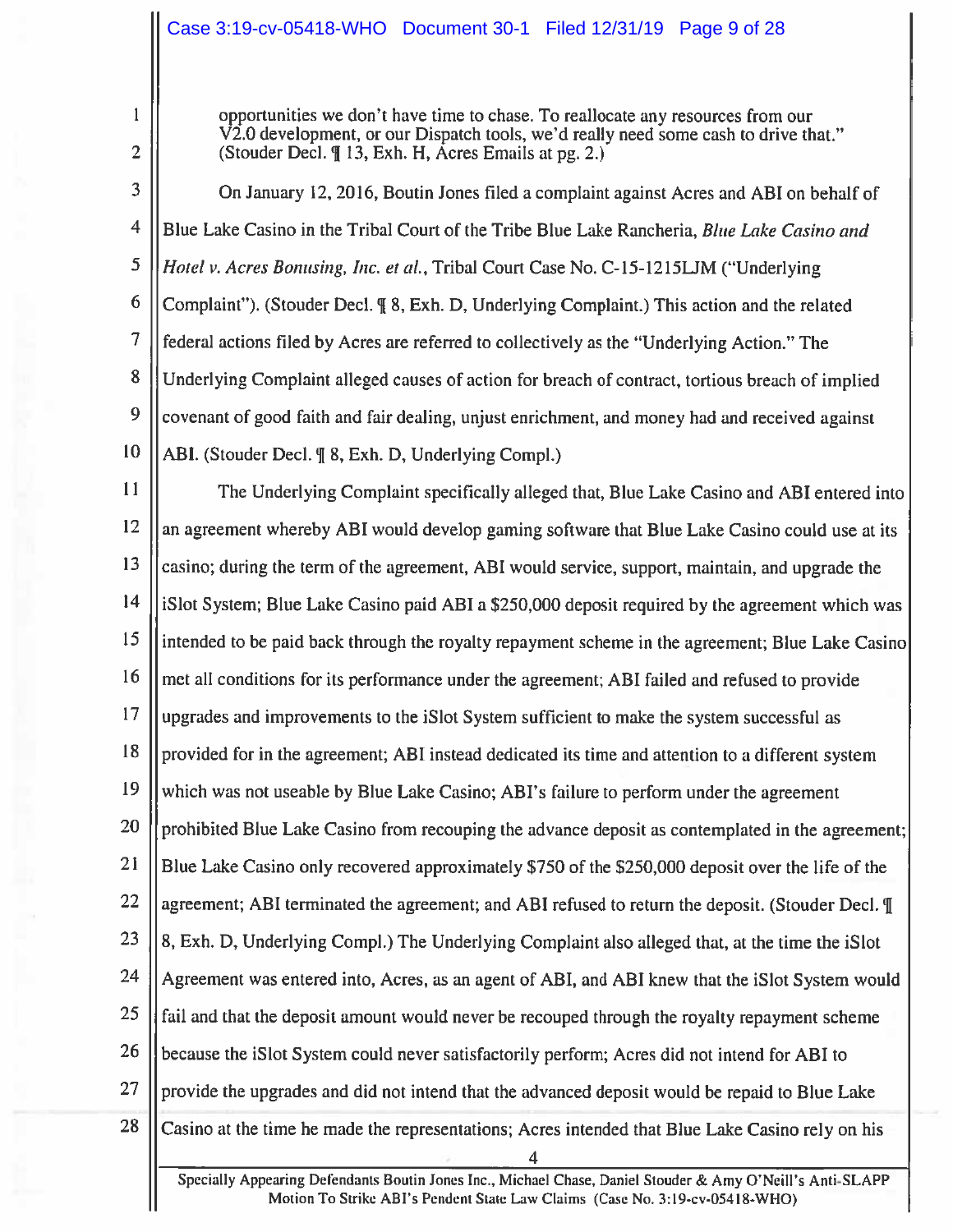# Case 3:19-cv-05418-WHO Document 30-1 Filed 12/31/19 Page 10 of 28

representations; Blue Lake Casino reasonably relied on these representations, and would not have  $\mathbf{1}$ entered into the iSlot Agreement absent those representations; and, ABI's conduct was a substantial  $\overline{2}$ factor in causing Blue Lake Casino's harm. (Stouder Decl. ¶ 8, Exh. D, Underlying Compl.) At the 3 time the Boutin Jones Defendants filed the Underlying Complaint, and throughout the time that the 4 Boutin Jones Defendants maintained the Underlying Action against, the Boutin Jones Defendants 5 6 had knowledge of the facts described above.

 $\overline{7}$ The Chief Judge of the Tribal Court, the Honorable Lester Marston, presided over the 8 Underlying Action until he voluntarily recused himself in December of 2016. (Stouder Decl. 121, 9 Exh. K, Recusal Order.) Acres and ABI had alleged that Judge Marston had a conflict of interest 10 that precluded him from presiding over the case. (Id.) Justice James Lambden was then selected to  $11$ preside over the Underlying Action. (Stouder Decl. ¶ 26, Exh. L, Appointment Order.)

12 In February 2017, Boutin Jones substituted out as counsel for Blue Lake Casino and was replaced by Janssen Malloy. (Stouder Decl. ¶ 9, Exh. E, Substn. of Counsel.) After February 2017, 13 14 the Boutin Jones Defendants had no further involvement in the lawsuit. (Stouder Decl. ¶ 9.) On 15 August 31, 2017, Justice Lambden dismissed *Blue Lake v. ABI* in its entirety. (Compl. ¶ 5.)

16 Acres then filed a complaint on July 13, 2018 in Sacramento County Superior Court, Acres 17 v. Marston, et al., Case No. 2018-34-00236929 alleging the same state law causes of action ABI alleges in the instant complaint against the same defendants named in the instant Complaint. All 18 19 defendants in the state court action successfully brought motions to quash service of summons and 20 complaint based on the defense of sovereign immunity, and Acres is currently appealing that ruling. 21 (Compl. ¶ 32.) The Boutin Jones Defendants' also filed an anti-SLAPP motion in the state court 22 action, nearly identical to the instant anti-SLAPP motion, which was deemed moot because the 23 state court first determined that it did not have jurisdiction to hear Acres' claims. (Compl. ¶ 32.)

24 On August 28, 2019, ABI filed the instant action against the Boutin Jones Defendants, 25 Judge Marston, and others. (Compl.  $\P$ [ 13-29.) ABI's first cause of action alleges malicious 26 prosecution against Boutin Jones, Daniel Stouder, and Amy O'Neill (collectively the "Malicious Prosecution Defendants"). ABI's second and third causes of action allege aiding and abetting and 27 28 conspiracy to commit malicious prosecution, respectively, against Michael Chase. ABI's fifth and 5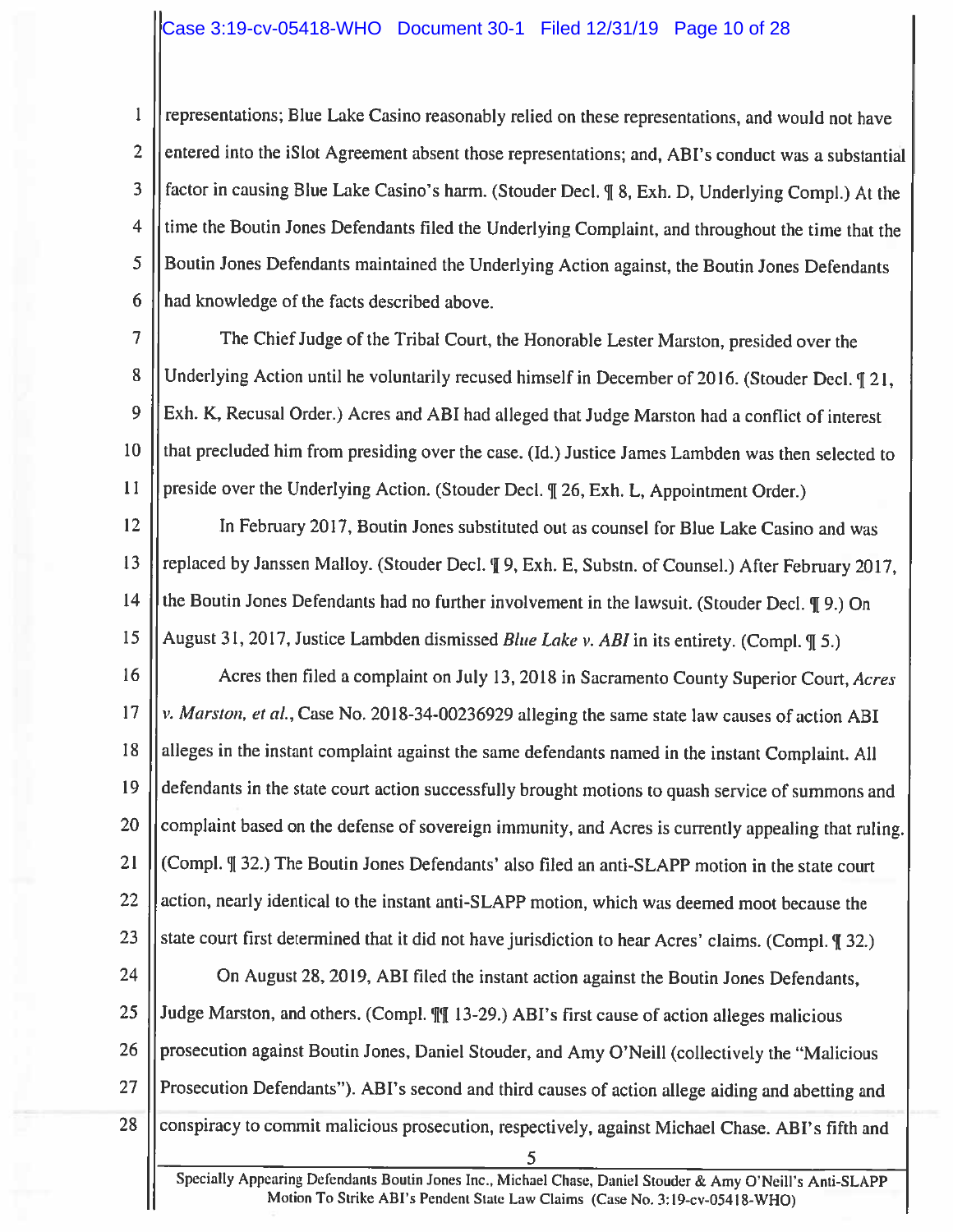seventh causes of action allege aiding and abetting breach of fiduciary duty and aiding and abetting  $\mathbf{1}$  $\overline{2}$ constructive fraud, respectively, against the Boutin Jones Defendants. ABI's allegations against the 3 Boutin Jones Defendants arise solely from their representation of Blue Lake Casino in the Underlying Action. (Compl. \[] 23-26, 34, 41, 48-50, 52, 72, 74, 81, 90-92, 98, 110-111, 115-116.)  $\overline{4}$ 

## **III. APPLICABLE LEGAL STANDARDS**

# A. CALIFORNIA'S ANTI-SLAPP STATUTE APPLIES TO ABI'S PENDENT STATE **LAW CLAIMS**

8 The anti-SLAPP statute applies to pendent state law claims in federal question cases. In re 9 Bah (B.A.P. 9th Cir. 2005) 321 B.R. 41, 46. The Ninth Circuit in In re Bah held that the "application of the anti-SLAPP statute to pendent state law claims is appropriate. [Citation.] 10  $11$ Important substantive state interests—the protection of citizens' constitutional rights of freedom of 12 speech and petition for the redress of grievances—are furthered by the anti-SLAPP statute and 13 application of the statute to state law claims would not undermine federal interests. [Citation.]" Id.  $14$ Here, ABI's first, second, third, fifth, and seventh causes of action are pendent state law claims and 15 therefore the anti-SLAPP statute is applicable to bar each of those claims.

16

5

6

 $\overline{7}$ 

## **B. TWO-STEP ANTI-SLAPP PROCEDURE AND STANDARD**

17 California Code of Civil Procedure §425.16, provides for the expeditious resolution of 18 "nonmeritorious litigation meant to chill the valid exercise of the constitutional rights of freedom of 19 speech and petition in connection with a public issue." Sipple v. Found. for Nat. Progress (1999) 71 Cal. App. 4th 225, 235. "When served with a SLAPP suit, the defendant may immediately move to 20 21 strike the complaint under section 425.16. To determine whether this motion should be granted, the 22 trial court must engage in a two-step process." Hansen v. Dep't of Corr. and Rehab. (2008) 171 Cal.App.4th 1637, 1643. First, the court decides whether the defendant has made a prima facie 23 24 showing that the challenged claim arises from activity protected by  $\S$  425.16. Equilon Enter. v. 25 Consumer Cause, Inc. (2002) 29 Cal.4th 53, 67. "A defendant's burden on the first prong is not 26 an onerous one. A defendant need only make a prima facie showing that plaintiff's claims arise 27 from defendant's constitutionally protected free speech or petition rights." Optional Capital, Inc. v. Akin Gump Strauss, Hauer & Feld LLP (2017) 18 Cal. App.5th 95, 112. If the court determines that 28 6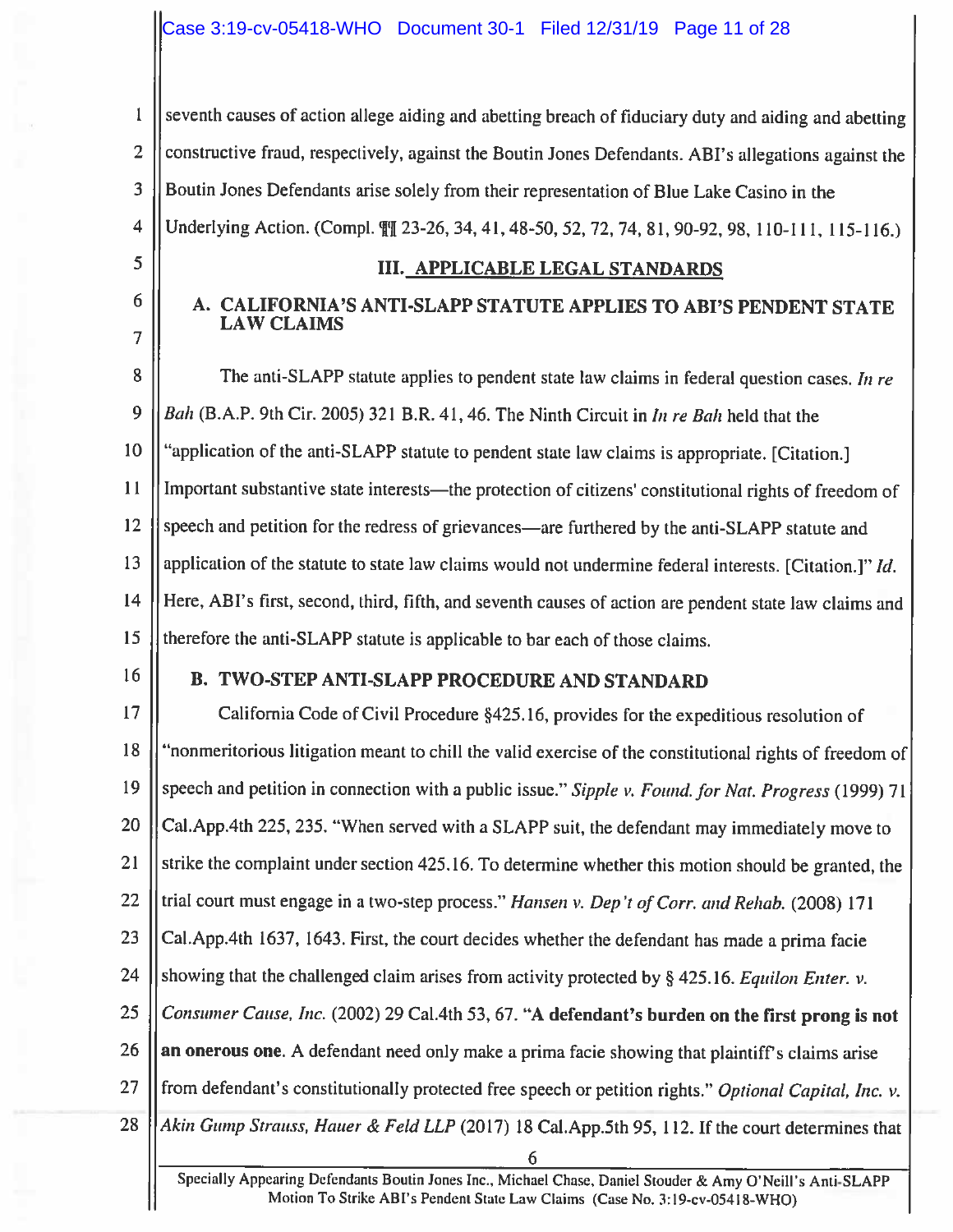$\mathbf{I}$ a defendant has made such a showing, the second step requires the court to determine whether the  $\overline{2}$ defendant has demonstrated the merit of the claim by establishing a probability of prevailing on the 3 claim. Navellier v. Sletten (2002) 29 Cal.4th 82, 88 (Navellier). The plaintiff must do this with  $\overline{4}$ admissible evidence. Salma v. Capon (2008) 161 Cal.App.4th 1275, 1289.

- 5
- 6

# A. ABI'S CLAIMS ARISE FROM PROTECTED PETITIONING ACTIVITY

IV. LEGAL ARGUMENTS

 $\overline{7}$ "In deciding whether the 'arising from' requirement is met, a court considers the pleadings, 8 and supporting and opposing affidavits stating the facts upon which the liability or defense is 9 based." Contreras v. Dowling (2016) 5 Cal.App.5th 394, 408 (Contreras) (internal citations omitted). "The anti-SLAPP statute's definitional focus is not the form of the plaintiff's cause of 10  $11$ action but, rather, the defendant's *activity* that gives rise to his or her asserted liability—and whether that activity constitutes protected speech or petitioning." Navellier, 29 Cal.4th at 92.  $12$ 13 Protected petitioning activity under § 425.16 includes any written or oral statement or writing made 14 before, or in connection with an issue under consideration or review in a judicial proceeding. Code 15 Civ. Proc.  $\S$  425.16(e)(1)-(2). Communicative conduct made in litigation, or in connection with 16 litigation, is also protected by section 425.16(e). See Bergstein v. Stroock & Stroock & Lavan 17 LLP (2015) 236 Cal.App.4th 793, 803.

18 ABI's first cause of action alleges malicious prosecution against Boutin Jones, Mr. Stouder, 19 and Ms. O'Neill ("Malicious Prosecution Defendants") arising out of their representation of Blue 20 Lake Casino in the Underlying Action. "The plain language of the anti-SLAPP statute dictates that 21 every claim of malicious prosecution is a cause of action arising from protected activity because 22 every such claim necessarily depends upon written and oral statements in a prior judicial proceeding." Daniels v. Robbins (2010) 182 Cal.App.4th 204, 215 (Daniels). Therefore, ABI's 23 24 claim against the Malicious Prosecution Defendants is a cause of action that necessarily pertains to 25 their written and oral statements made in the course of judicial proceedings and the Malicious 26 Prosecution Defendants have satisfied the first prong of the anti-SLAPP inquiry on this claim. 27 ABI's second and third causes of action allege aiding and abetting malicious prosecution 28 and conspiracy to commit malicious prosecution, respectively, against Michael Chase. These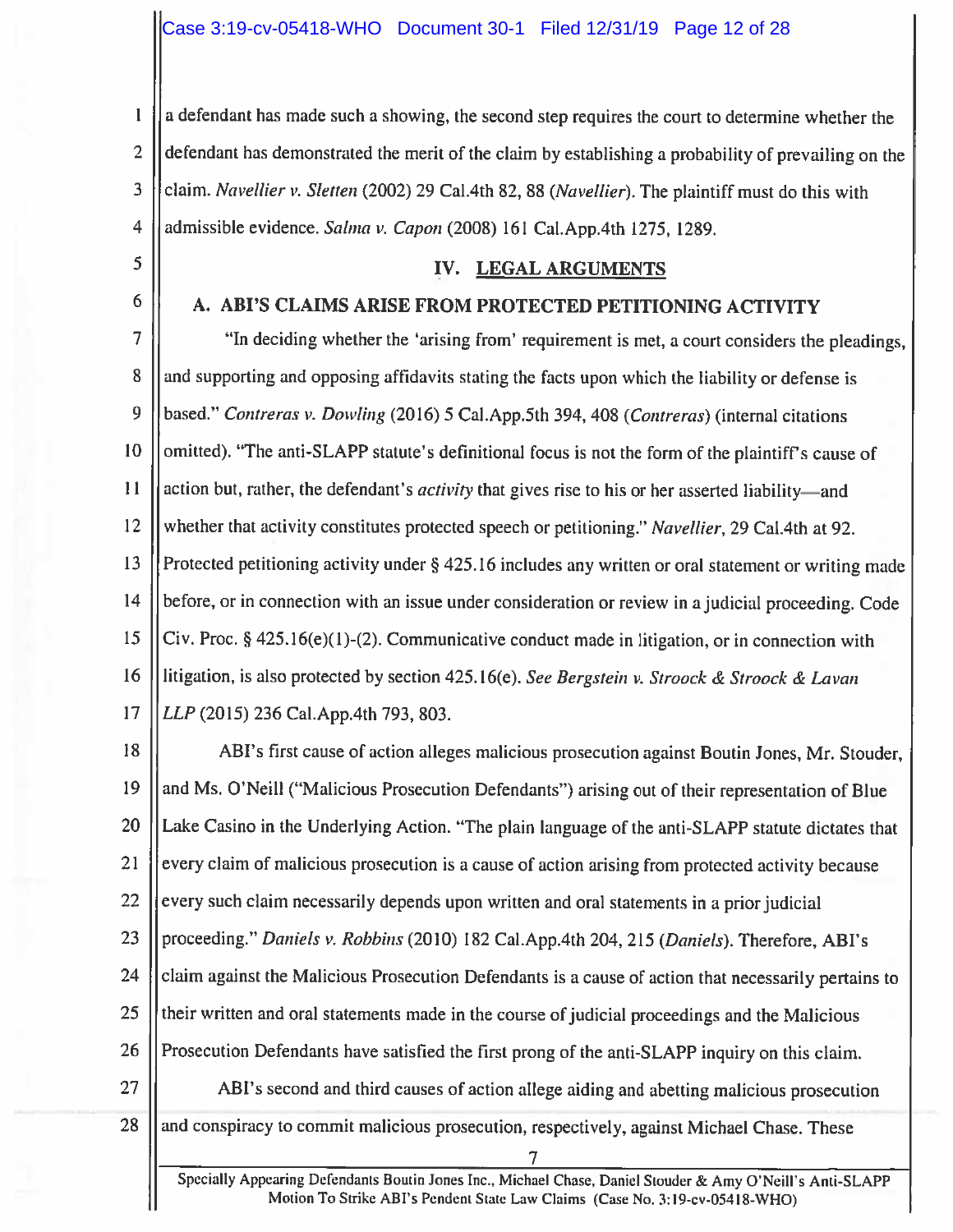$\mathbf{1}$ claims contain only conclusory allegations that Chase "aided and abetted" and "co-operated with"  $\overline{2}$ other defendants in bringing, maintaining, and "managing" the Underlying Action. These 3 allegations are merely the definitional components of ABI's causes of action and do not form the  $\overline{4}$ activity that gives rise to Chase's asserted liability. See Navellier, 29 Cal.4th at 92. Rather, Chase's 5 asserted liability for aiding and abetting and conspiracy arises solely out of his appearance at one 6 court hearing wherein he is alleged to have stated that he had personal knowledge of "the whole 7 Rapport and Marston thing." (Compl.  $\int \int \int$  24, 74-75.) As this statement was made in the course of a 8 judicial proceedings in connection with an issue under consideration therein, ABI's second and 9 third claims alleged against Chase "arise out of" protected petitioning activity, satisfying the first 10 prong of the anti-SLAPP inquiry.

 $11$ ABI's fifth and seventh causes of action allege aiding and abetting breach of fiduciary duty  $12$ and aiding and abetting constructive fraud against the Boutin Jones Defendants. ABI alleges that 13 the wrongful conduct giving rise to liability on these claims is the Boutin Jones Defendants'  $14$ knowledge of Judge Marston's activities in the Underlying Action which form the basis for ABI's 15 claims of breach of fiduciary duty and constructive fraud against Judge Marston; and that the 16 Boutin Jones Defendants' actions in conducting litigation on behalf of their client in the Underlying Action amount to aiding Judge Marston in carrying out his alleged breach of fiduciary duty and 17 constructive fraud. The allegations of wrongful conduct against the Boutin Jones Defendants 18 19 necessarily arise out if their litigation activity in the Underlying Action, and the Boutin Jones  $20$ Defendants therefore have satisfied the first prong of the anti-SLAPP inquiry on ABI's fifth and 21 seventh causes of action.

22 ABI further attempts to characterize Boutin Jones Defendants' conduct as illegal as a matter 23 of law in order to exempt its claims from the scope of  $\S$  425.16. However, the narrow illegality 24 exception to the anti-SLAPP statute does not apply here because the Boutin Jones Defendants have 25 not conceded, and the evidence does not conclusively establish, that their conduct was illegal as a 26 matter of law. See Flatley v. Mauro (2006) 39 Cal.4th 299, 320. Accordingly, because all of ABI's 27 claims alleged against the Boutin Jones Defendants arise out of protected petitioning activity and 28  $III$ 

Specially Appearing Defendants Boutin Jones Inc., Michael Chase, Daniel Stouder & Amy O'Neill's Anti-SLAPP Motion To Strike ABI's Pendent State Law Claims (Case No. 3:19-cv-05418-WHO)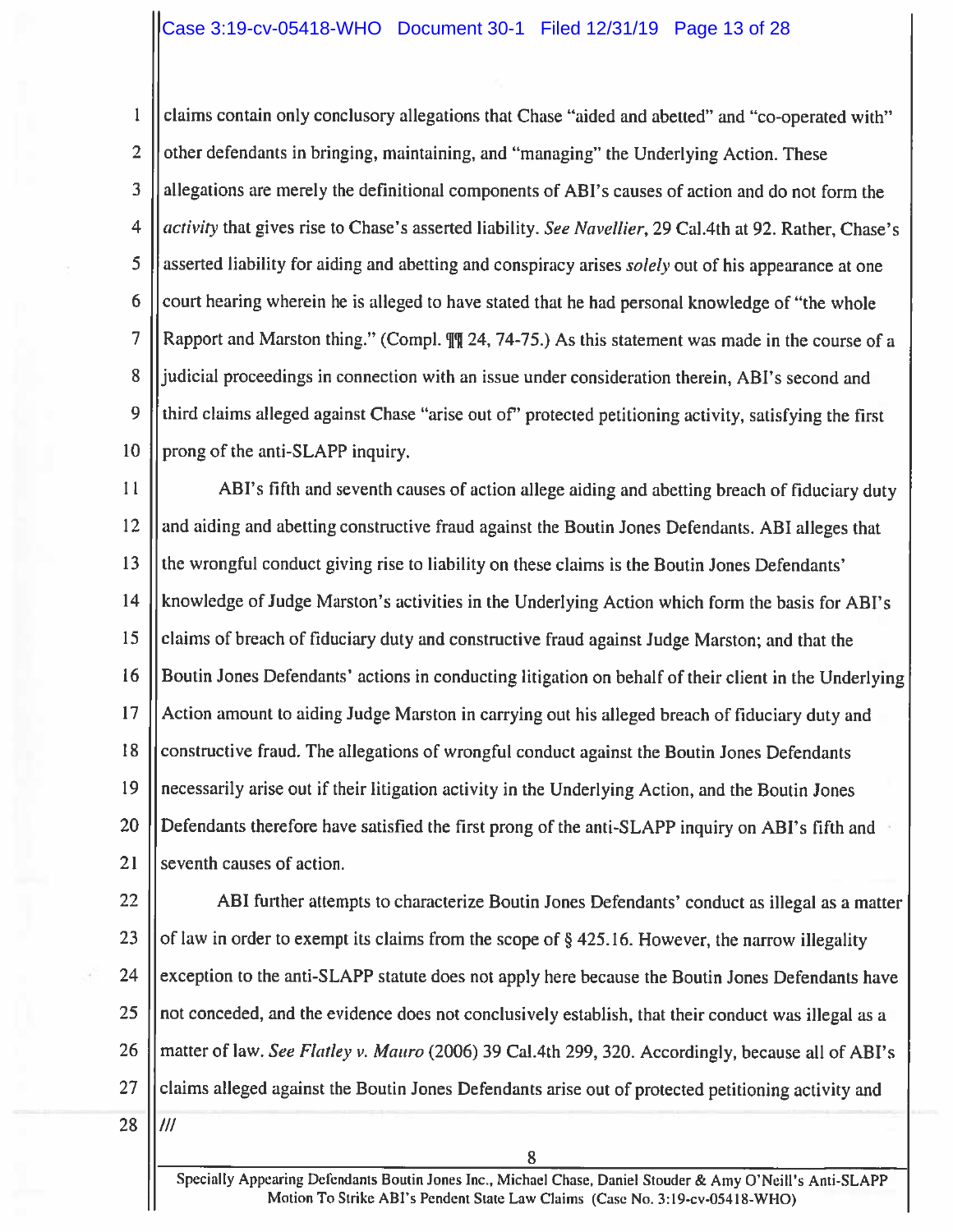$\mathbf{I}$ the illegality exception does not apply, the burden shifts to ABI to establish a probability of  $\overline{2}$ prevailing on each of the elements of each cause of action.

3

 $\overline{\mathbf{4}}$ 

5

6

# **B. ABI CANNOT MEET ITS BURDEN OF SHOWING THE PROBABILITY OF** PREVAILING ON ANY OF ITS PENDENT STATE LAW CLAIMS

1. All of ABI's Pendent State Law Claims Are Barred By the One-Year Statute of Limitations Which Applies to Actions Against Attorneys Where the Alleged Wrongful Conduct Arises In the Performance of Professional Services

 $\overline{7}$ ABI cannot prevail on its pendent state law claims for malicious prosecution, aiding and 8 abetting malicious prosecution, conspiracy to commit malicious prosecution, aiding and abetting 9 breach of fiduciary duty, or aiding and abetting constructive fraud against the Boutin Jones 10 Defendants because they are barred as a matter of law by the one-year statute of limitations that  $11$ applies to actions against attorneys. Under California Code of Civ. Proc. §340.6, "[a]n action  $12$ against an attorney for a wrongful act or omission, other than for actual fraud, arising in the 13 performance of professional services shall be commenced within one year after the plaintiff  $14$ discovers, or through the use of reasonable diligence should have discovered, the facts constituting

15 the wrongful act or omission  $\dots$ ." Id.

16

 $17$ 

# a. CCP 340.6 Applies to ABI's First, Second, and Third Claims Relating to **Malicious Prosecution**

As discussed *infra*, ABI's claims for malicious prosecution, aiding and abetting malicious 18 19 prosecution, and conspiracy to commit malicious prosecution necessarily arises from the Boutin Jones Defendants' performance of professional services to their client Blue Lake Casino in the 20 21 Underlying Action. The California Court of Appeal has clearly held that "consistent with Lee, section 340.6(a) applies to malicious prosecution claims against attorneys who performed 22 23 professional services in the underlying litigation." Connelly v. Bornstein (2019) 33 Cal.App.5th 24 783, 799. Further, California case law clearly establishes that the statute of limitations applicable to 25 ABI's aiding and abetting and conspiracy to commit malicious prosecution claims is the same as 26 the underlying tort to which a defendant is alleged to have aided and abetted or conspired to 27 commit, which is the § 340.6 one-year statute of limitations applicable to claims for malicious 28 prosecution brought against attorneys because the claim necessarily arises from the attorney's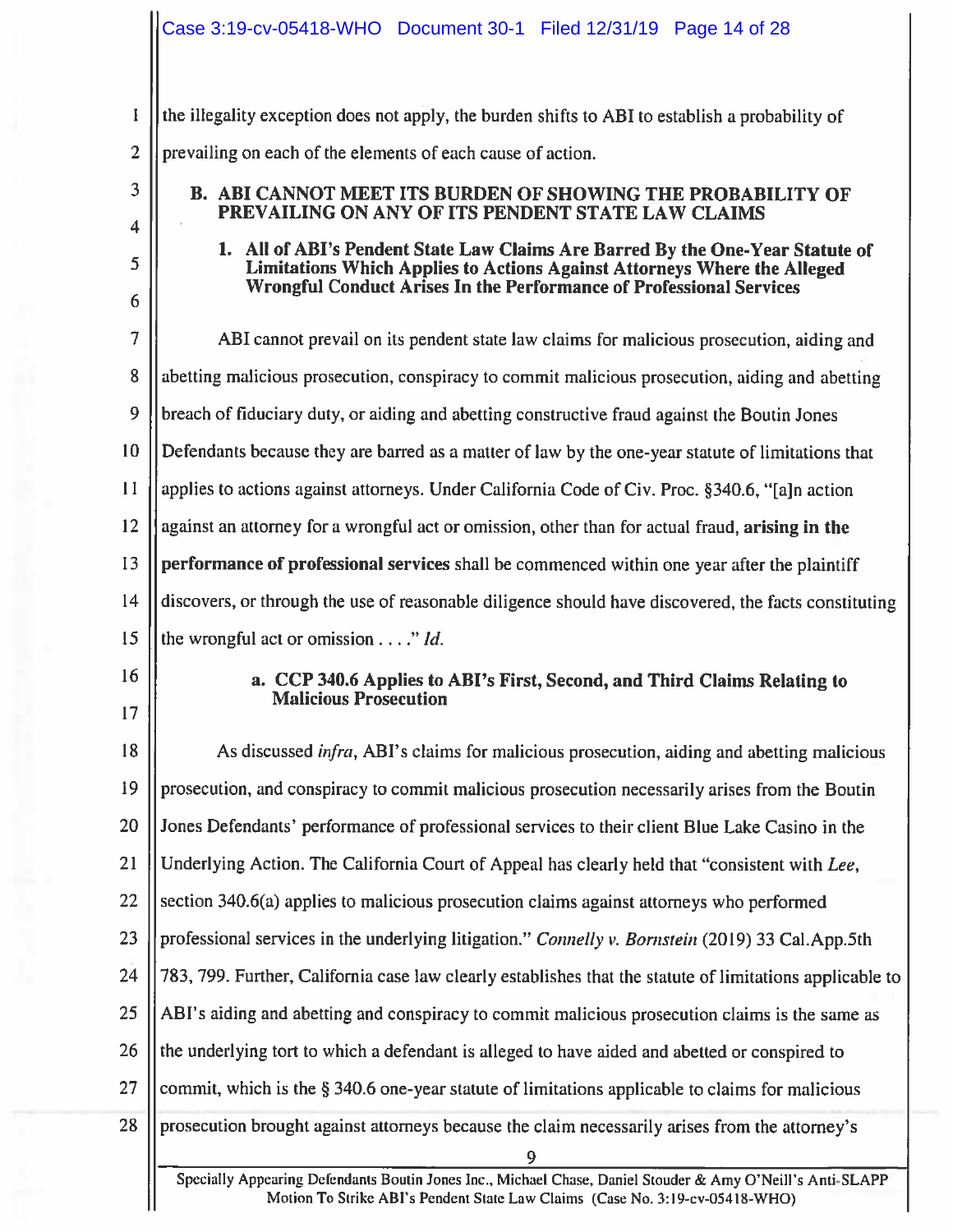# Case 3:19-cv-05418-WHO Document 30-1 Filed 12/31/19 Page 15 of 28

 $\mathbf{1}$ performance of professional services. Master Lease LLC v. Idanta Partners, Ltd. (2014) 225  $\overline{2}$ Cal.App.4th 1451, 1478–1479, as modified (May 27, 2014) ("The statute of limitations for a cause 3 of action for aiding and abetting a tort generally is the same as the underlying tort."); Maheu  $v$ .  $\overline{4}$ CBS, Inc. (1988) 201 Cal.App.3d 662, 673 (holding the applicable statute of limitations for conspiracy is determined by the nature of the action in which the conspiracy is alleged). Therefore 5 6 the one-year statute of limitations applies to ABI's first, second, and third causes of action.

 $\overline{7}$ 

8

#### b. CCP 340.6 Applies to ABI's Fifth Claim for Aiding and Abetting Breach of Fiduciary Duty and Seventh Claim for Aiding and Abetting Constructive **Fraud**

9 All the alleged wrongful conduct of the Boutin Jones Defendants that underpins ABI's  $10$ claims for aiding and abetting breach of fiduciary duty and aiding and abetting constructive fraud  $11$ against the Boutin Jones Defendants was conduct done in the course of providing professional 12 services representing Blue Lake Casino in the Underlying Action. In *Graham-Sulty. Clainos* (9th 13 Cir. 2014) 756 F.3d 724, the Ninth Circuit, applying California law, held that a non-client's claim  $14$ for aiding and abetting breach of fiduciary duty against an attorney was barred by the one-year statute of limitations found in § 340.6, where plaintiff's whole claim arose from the attorney 15 16 defendants' performance of professional services representing their client who was the executor of 17 an estate to which plaintiff was a beneficiary. ABI does not allege one single act that was done 18 outside the course of the Boutin Jones Defendants' performance of professional services to its 19 client Blue Lake Casino, therefore the one-year statute of limitations found in § 340.6 applies to ABI's fifth and seventh causes of action. 20

 $21$ 

22

## c. ABI Did Not File the Instant Complaint Against the Boutin Jones Defendants Before the 1-Year Statute of Limitations Applicable to Its Claims Had Run

23 Section 340.6 requires that ABI's claims against the Boutin Jones Defendants "be 24 commenced within one year after the plaintiff discovers, or through the use of reasonable diligence 25 should have discovered, the facts constituting the wrongful act or omission  $\dots$ ." Id. 26 ABI's verified Complaint alleges that "[f]rom January 2016 through July 2017, Blue Lake

27 Rancheria ('Blue Lake') and its confederates sued Acres Bonusing, Inc.... within Blue Lake's trial

28 court. Blue Lake and its confederates sought ruinous judgments, within a court they controlled,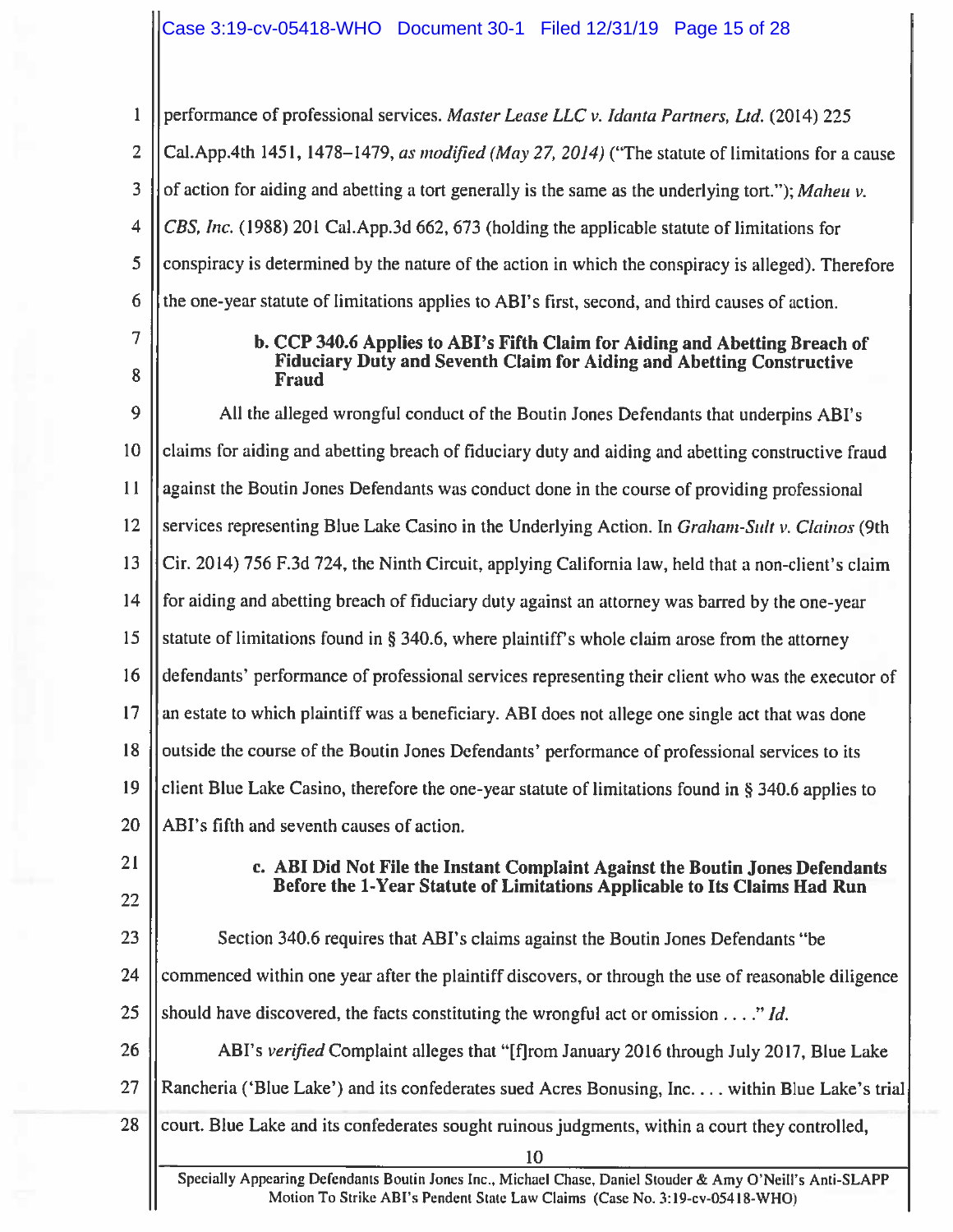$\mathbf{1}$ before a judge they suborned, on conjured claims of fraud and breach of contract." (Compl. \in 1.)  $\overline{2}$ ABI also alleges that it received Judge Marston's billing records in January 2017 (Compl. ¶ 33); 3 that Judge Marston recused himself from presiding over *Blue Lake v. ABI* on January 10, 2017  $\overline{4}$ (Compl. ¶ 109); that Acres and ABI presented evidence in early February 2017 that allegedly 5 showed that a single author had created documents filed by Judge Marston and Boutin Jones in Acres v. Blue Lake I and Acres v. Blue Lake II (Compl. ¶ 110); and that the Boutin Jones 6 7 Defendants withdrew from representation of its client in the Underlying Litigation in February 8 2017 (Compl. ¶ 111). Further, ABI alleges that *Blue Lake v. ABI* was dismissed in its entirety on 9 August 31, 2017. (Compl. 1 5.) Thus, ABI discovered or should have discovered all alleged wrongful conduct that comprises its state law claims against the Boutin Jones Defendants as early 10 11 as January 2016, but no later than August 31, 2017. Thus, ABI would have had to file its instant  $12$ Complaint by August 31, 2018 at the latest to be considered timely. ABI filed its Complaint on 13 August 28, 2019, and ABI's state law claims against the Boutin Jones Defendants are therefore  $14$ barred by the one-year statute of limitations.

15 Further, ABI has not and cannot allege any facts that would toll the statute of limitations in 16 the instant case. As alleged in ABI's verified Complaint, it suffered actual injury when Blue Lake v.  $17$ ABI was instituted against it by the Boutin Jones Defendants in January 2016, specifically alleging 18 that "[t]hroughout the pendency of Blue Lake v. ABI, ABI's business was harmed because of the 19 stress placed on Mr. Acres by defendants' tortious conduct." (Compl. ¶ 59.) Further, the Complaint 20 does not allege that Boutin Jones Defendants ever represented ABI, nor can ABI allege that the  $21$ Boutin Jones Defendants ever represented it.

22 Therefore, because the statute of limitations ran on all of ABI's state law claims at the 23 latest on August 31, 2018—one year before ABI filed its instant Complaint—ABI's state law 24 claims against the Boutin Jones Defendants are barred as a matter of law. Accordingly, there is no 25 evidence that ABI can present to meet its burden on the second prong of the anti-SLAPP statute and 26 the Boutin Jones Defendants' motion must be granted.

- 27  $III$
- 28 ///

Specially Appearing Defendants Boutin Jones Inc., Michael Chase, Daniel Stouder & Amy O'Neill's Anti-SLAPP Motion To Strike ABI's Pendent State Law Claims (Case No. 3:19-cv-05418-WHO)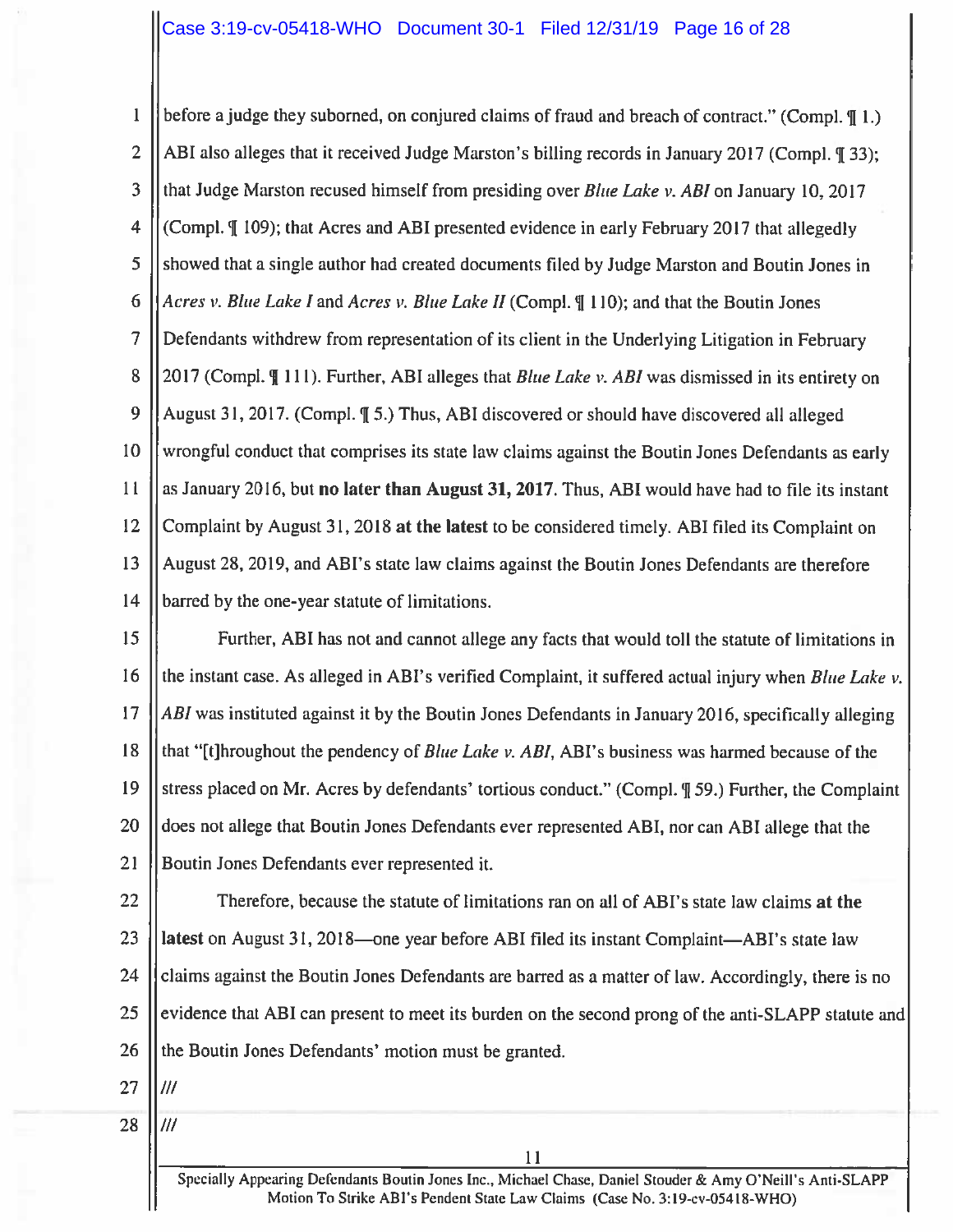$\mathbf{I}$  $\overline{2}$ 

#### $2.$ ABI's Fifth Claim for Aiding and Abetting Breach of Fiduciary Duty and Seventh Claim for Aiding and Abetting Constructive Fraud Are Also Barred As a Matter of Law By the Litigation Privilege

 $\overline{3}$ In addition to all of ABI's claims being barred by the one-year statute of limitations as a matter of law, ABI also cannot show a probability of prevailing on its claims for aiding and  $\overline{4}$ abetting breach of fiduciary duty and aiding and abetting constructive fraud because these claims 5 are barred by the litigation privilege found in California Civil Code  $\S$  47(b). The litigation privilege 6 applies to any communication "(1) made in judicial or quasi-judicial proceedings; (2) by litigants or  $\overline{7}$ other participants authorized by law; (3) to achieve the objects of the litigation; and (4) that ha[s] 8 some connection or logical relation to the action." Mansell v. Otto (2003) 108 Cal.App.4th 265.  $\overline{Q}$ 271. This privilege also extends to statements made outside of judicial proceedings; and 10 "statements made to (and information concealed from)" the plaintiff and the court related to the  $11$ action. Graham-Sult, 756 F.3d at 742. Defendants are immunized "from virtually any tort liability 12 (including claims for fraud), with the sole exception of causes of action for malicious 13 prosecution." Olsen v. Harbison (2010) 191 Cal. App. 4th 325, 333. "Any doubt about whether the  $14$ privilege applies is resolved in favor of applying it." Contreras, 5 Cal.App.5th at 415. 15

ABI does not allege any conduct by the Boutin Jones Defendants that was not a 16 communication made in connection with a judicial proceeding. The broad scope of the litigation  $17$ privilege protects the Boutin Jones Defendants from liability based on (1) preparing, filing, and 18 serving documents in the Underlying Action; (2) drafting and sending a demand letter to ABI and 19 communicating with ABI about the Underlying Action; and, (3) making statements in judicial 20 proceedings in the Underlying Action. Further, the litigation privilege protects the Boutin Jones  $21$ Defendants from liability based on information allegedly concealed from ABI related to the 22 Underlying Action. See Graham-Sult, 756 F.3d at 742. Accordingly, ABI's claims for aiding and 23 abetting breach of fiduciary duty and aiding and abetting constructive fraud are barred by the 24 litigation privilege as a matter of law. ABI cannot show a probability of prevailing on these claims, 25 and the Boutin Jones Defendants' anti-SLAPP motion to strike these claims must be granted. 26  $III$ 27

28

 $III$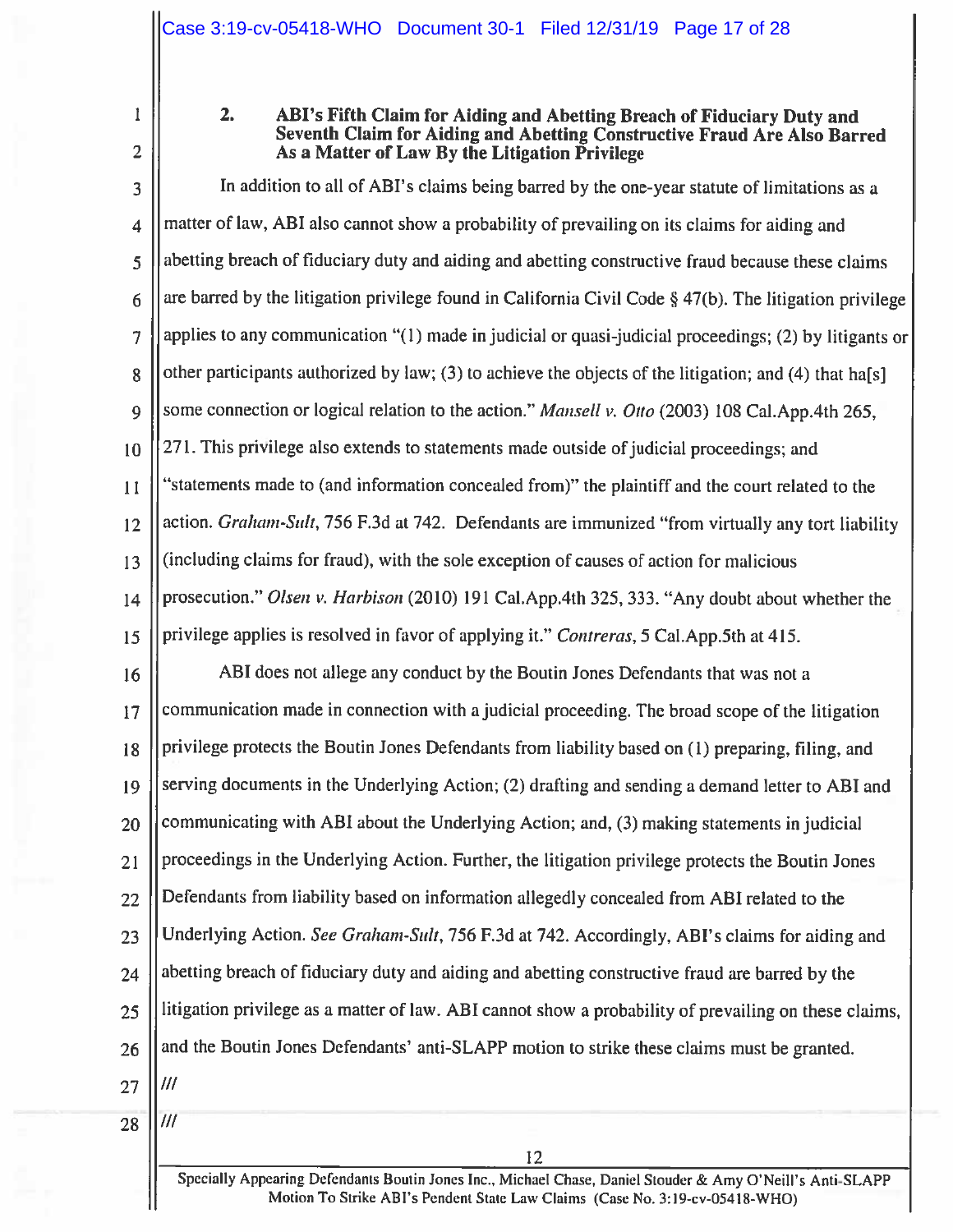|                | Case 3:19-cv-05418-WHO  Document 30-1  Filed 12/31/19  Page 18 of 28                                                                                                                       |  |
|----------------|--------------------------------------------------------------------------------------------------------------------------------------------------------------------------------------------|--|
| 1              | 3.<br>ABI Cannot Show a Probability of Prevailing On Any of Its Pendent State Law<br><b>Claims</b>                                                                                         |  |
| $\overline{2}$ | a. ABI Cannot Meet Its Burden to Show Probability of Prevailing On Its First                                                                                                               |  |
| 3              | <b>Claim for Malicious Prosecution</b>                                                                                                                                                     |  |
| 4              | To establish a claim for malicious prosecution claim, ABI must prove that the prior action                                                                                                 |  |
| 5              | was initiated or maintained: (1) by the defendants and was pursued to a legal termination in his                                                                                           |  |
| 6              | favor; (2) without probable cause; and, (3) with malice. Sheldon Appel Co. v. Albert &                                                                                                     |  |
| $\overline{7}$ | Oliker (1989) 47 Cal.3d 863, 871 (Sheldon Appel); see Zamos v. Stroud (2004) 32 Cal.4th 958, 970.                                                                                          |  |
| 8              | At the anti-SLAPP stage, ABI must show a probability of prevailing on each individual element                                                                                              |  |
| 9              | of the malicious prosecution action by showing that the factual allegations can be substantiated by                                                                                        |  |
| 10             | admissible evidence. See Jarrow Formulas, Inc. v. LaMarche (2003) 31 Cal.4th 728. ABI cannot                                                                                               |  |
| 11             | meet its burden with respect to the elements of probable cause or malice.                                                                                                                  |  |
| 12             | i. Each Claim Alleged Against ABI In the Underlying Action Was Maintained                                                                                                                  |  |
| 13             | <b>With Probable Cause</b>                                                                                                                                                                 |  |
| 14             | The existence of probable cause is always an issue of law for the court to decide. Sheldon                                                                                                 |  |
| 15             | Appel, 47 Cal.3d at 868, 877-82. "[P]robable cause is determined objectively, i.e., probable                                                                                               |  |
| 16             | cause exists if 'any reasonable attorney would have thought the claim tenable.' [Citation.]" Wilson                                                                                        |  |
| 17             | v. Parker, Covert & Chidester (2002) 28 Cal.4th 811, 817; and, Zamos, 32 Cal.4th 958. Under the                                                                                            |  |
| 18             | "rather lenient" probable cause standard:                                                                                                                                                  |  |
| 19             | "[a] litigant or attorney who possesses competent evidence to substantiate a                                                                                                               |  |
| 20             | legally cognizable claim for relief does not act tortiously by bringing the claim,<br>even if also aware of evidence that will weigh against the claim."                                   |  |
| 21             | Wilson, 28 Cal.4th at 822, citing Sheldon Appel, 47 Cal.3d at 885 (fn. and citation omitted)                                                                                               |  |
| 22             | (emphasis added). "[S]o long as the evidence known to the defendant could support                                                                                                          |  |
| 23             | an <i>objectively reasonable</i> suspicion—regardless of whether the defendant actually possessed                                                                                          |  |
| 24             | such a suspicion—the defendant is not liable for malicious prosecution." Roberts v. McAfee,                                                                                                |  |
| 25             | Inc. (9th Cir. 2011) 660 F.3d 1156, 1164 (citing Sheldon Appel, 47 Cal.3d at 886).                                                                                                         |  |
| 26             | The Underlying Complaint filed by Boutin Jones contained four claims against ABI: (1)                                                                                                      |  |
| 27             | breach of contract; (2) tortious breach of the covenant of good faith and fair dealing; (3) unjust                                                                                         |  |
| 28             | enrichment; and (4) money had and received. (Stouder Decl. ¶ 8, Exh. D, Underlying Compl. II 13-                                                                                           |  |
|                | 13                                                                                                                                                                                         |  |
|                | Specially Appearing Defendants Boutin Jones Inc., Michael Chase, Daniel Stouder & Amy O'Neill's Anti-SLAPP<br>Motion To Strike ABI's Pendent State Law Claims (Case No. 3:19-cv-05418-WHO) |  |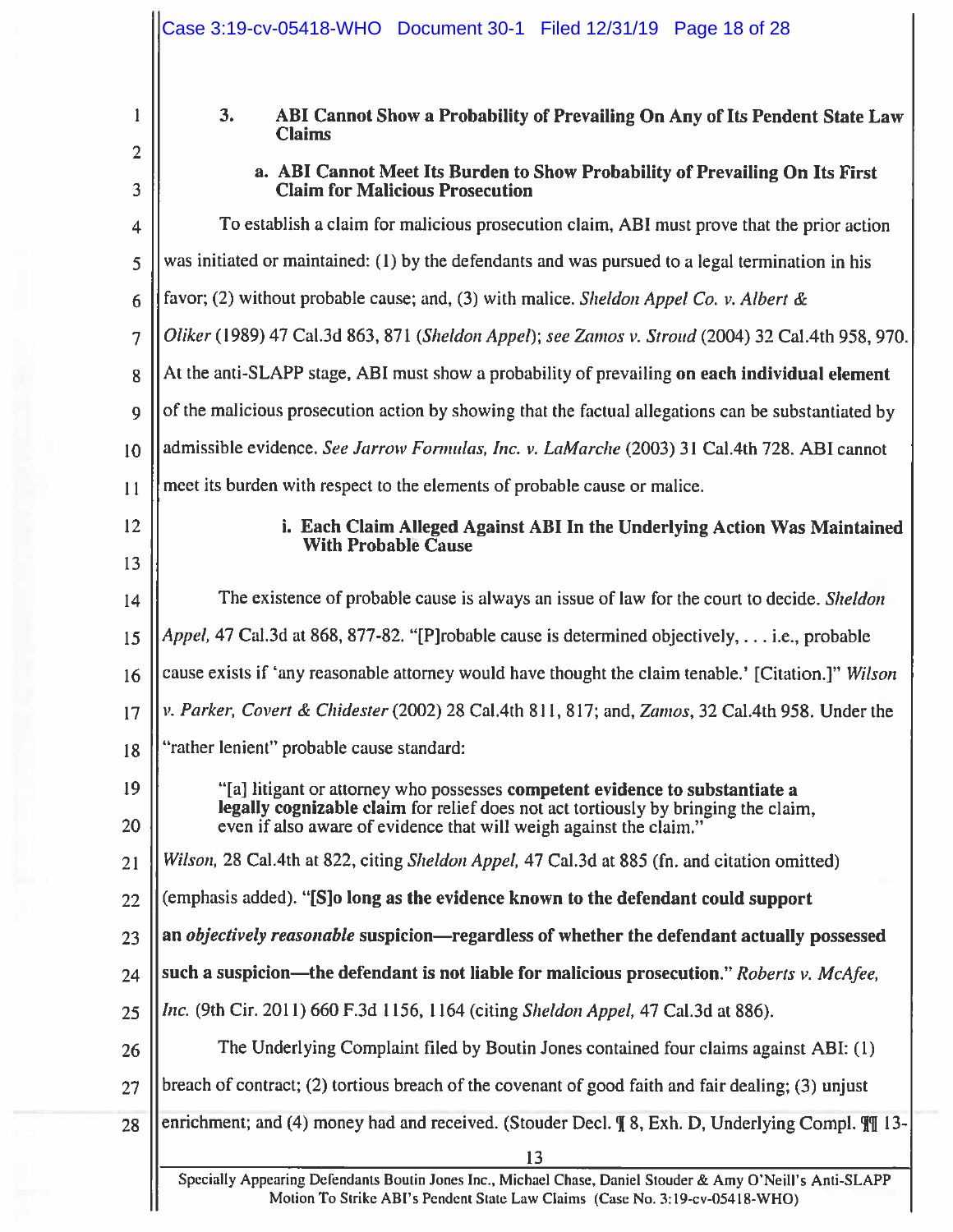32.) The Underlying Complaint also alleged fraudulent inducement against Acres personally as the  $\mathbf{I}$  $\overline{2}$ principle of ABI; this cause of action is not at issue in ABI's instant Complaint.

3 To prevail on a claim for breach of contract, the plaintiff must prove the contract, the plaintiff's performance of the contract, the defendant's breach, and the resulting damage to the 4 plaintiff. Richman v. Hartley (2014) 224 Cal.App.4th 1182, 1186. To prove a claim for breach of 5 the implied covenant of good faith and fair dealing, the plaintiff must also show that the defendant 6 7 unfairly interfered with plaintiff's right to receive the benefits under the contract. Guz v. Bechtel 8 *National, Inc.* (2000) 24 Cal.4th 317, 349. To prevail on a claim for unjust enrichment, the plaintiff 9 must establish receipt of a benefit and unjust retention of the benefit at the expense of another. 10 Lyles v. Sangadeo-Patel (2014) 225 Cal.App.4th 759, 769. Additionally, to prove a claim for money had and received, a plaintiff must show that the defendant received money that was intended  $11$ to be used for the benefit of the plaintiff, the money was not used for the plaintiff's benefit, and that 12 13 the defendant has not given the money to the plaintiff. CACI No. 370; English & Sons, Inc. v.  $14$ Straw Hat Restaurants, Inc. (N.D. Cal. 2016) 176 F.Supp.3d 904, 926 (applying California law). 15 The claims alleged against ABI in the Underlying Complaint are legally tenable on their 16 face. (See Stouder Decl. ¶ 8, Exh. D, Underlying Compl. ¶ 13-32.) Further, at all times in the  $17$ Underlying Action, the Boutin Jones Defendants possessed evidence to substantiate legally 18 cognizable claims for breach of contract, breach of the covenant of good faith and fair dealing, 19 unjust enrichment, and money had and received. The Boutin Jones Defendants relied on Mr. Frank,  $20$ an experienced casino executive, who stated that he was duped by ABI's principle and employee,  $21$ Acres, and that Blue Lake Casino would not have entered into the iSlot Agreement but for Acres' 22 representations, and that Acres intended the reliance by Blue Lake Casino for the benefit of ABI. 23 (See Stouder Decl. ¶ 12, Exh. F, 8/11/16 Frank Decl.; ¶ 12, Exh. G, 6/23/17 Frank Decl.; Sturmer 24 Decl. ¶ 3, Exh. A, 4/28/17 Acres Decl. ¶¶ 4-6; Sturmer Decl. ¶ 4, Exh. B, 5/12/17 Acres Decl. ¶ 8; 25 Stouder Decl. II 13, Exh. H, Acres Emails); see also Daniels, 182 Cal. App. 4th at 223 ("In general, a 26 lawyer is entitled to rely on information provided by the client."). The Boutin Jones Defendants 27 also knew that Blue Lake Casino paid ABI \$250,000; that Blue Lake Casino had only recouped 28 approximately \$750 of the \$250,000 deposit; that ABI did not continue to improve the iSlot 14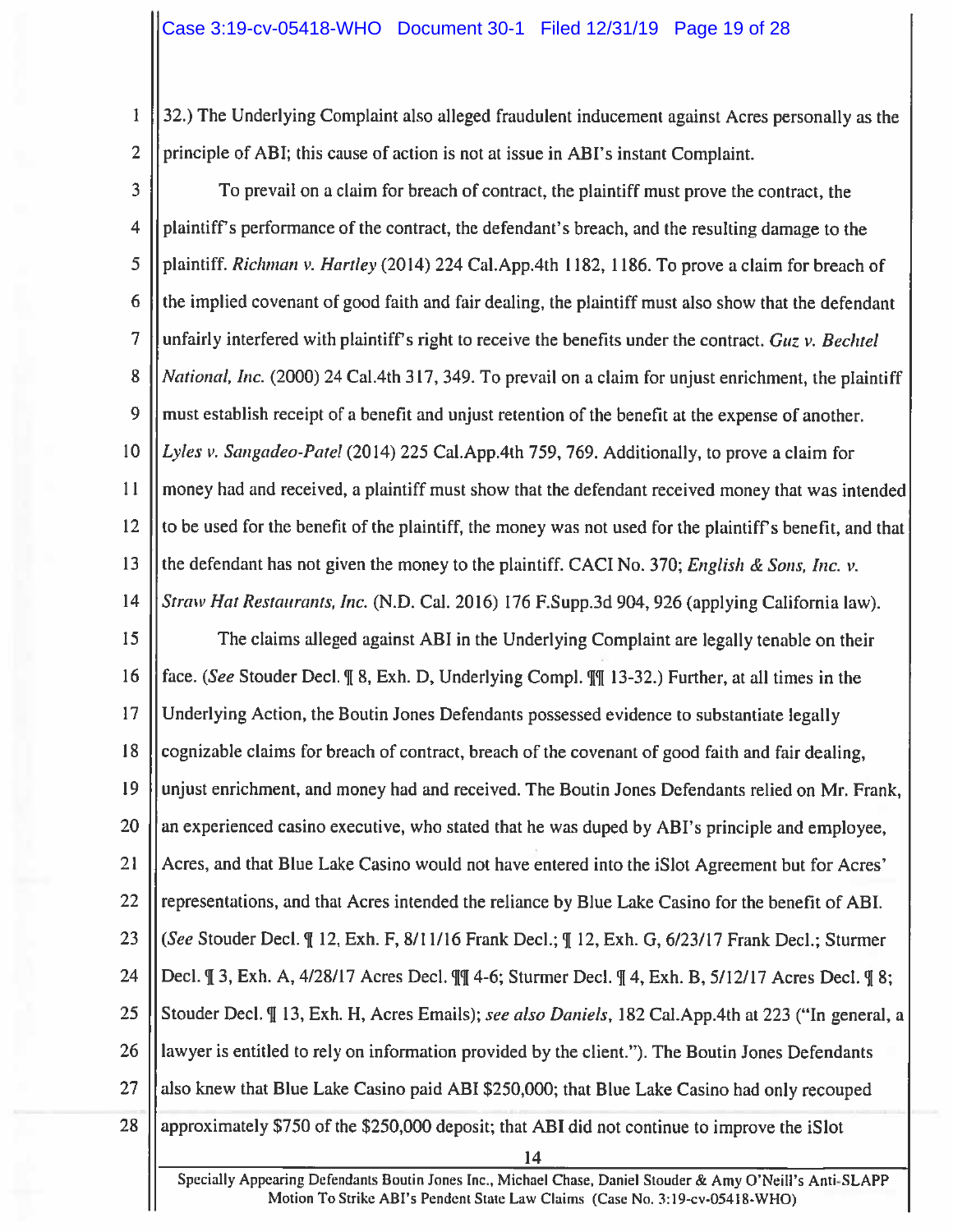$\mathbf{1}$ System, as explicitly provided for in the iSlot Agreement; and that ABI had not returned any  $\overline{2}$ amount of the deposit to Blue Lake Casino. (See Compl. ¶ 44; Stouder Decl. ¶[ 6, 13, Exh. H, 3 Acres Emails.) Further, ABI did not produce any verifiable facts in the time that the Boutin Jones 4 Defendants represented Blue Lake Casino, or ever, in the Underlying Action that disproved Blue 5 Lake Casino's allegations. See Daniels, 182 Cal. App. 4th at 223; cf. Arcaro v. Silva & Silva Enters. 6 Corp. (1999) 77 Cal.App.4th 152, 156–57 (adversary provided *verifiable facts* disproving  $\overline{7}$ allegations made in demand letter).

8 Because competent evidence existed to support a reasonable suspicion that Blue Lake 9 Casino could maintain its causes of action against ABI, ABI cannot meet its burden to show that no 10 reasonable attorney would have thought the claim tenable on the facts known to the Malicious  $11$ Prosecution Defendants as a matter of law.

12

# ii. The Underlying Action Was Not Maintained with Malice

13 Malice is usually a question of fact for the jury to determine. *Sheldon Appel*, 47 Cal.3d at  $14$ 874. However, the absence of any affirmative evidence of malice on the part of the malicious 15 prosecution defendant precludes a successful malicious prosecution action as a matter of law.  $16$ Daniels, 182 Cal.App.4th at 227, fn. 7 (emphasis added). The malice element is a distinct 17 requirement from the probable cause element which relates to the underlying plaintiff and his or her 18 lawyers' subjective intent or purpose in initiating or continuing the prior action. Id. at 224, 226; see 19 also Zamos, 32 Cal.4th at 969. The Malicious Prosecution Defendants' motion must be granted 20 because there is a complete lack of any affirmative evidence of malice which precludes a malicious  $21$ prosecution action as a matter of law. See id.

22 Not only is there no evidence of malice, ABI does not even allege (and cannot allege) any 23 specific conduct of malice against ABI by the Malicious Prosecution Defendants for which 24 evidence could be introduced to support such an allegations. ABI's "malice" allegations against the 25 Boutin Jones Defendants are limited to the repetitive and conclusory allegation that all of the 26 Boutin Jones Defendants' alleged conduct was "rife with malice" (Compl. T 132, 144, 152, 159, 175, 194); and the conclusory allegation that the Malicious Prosecution Defendants continued the 27 28 Underlying Action "for reasons other than succeeding on the merits of the claim." (Compl. \[\empthist] 139.) 15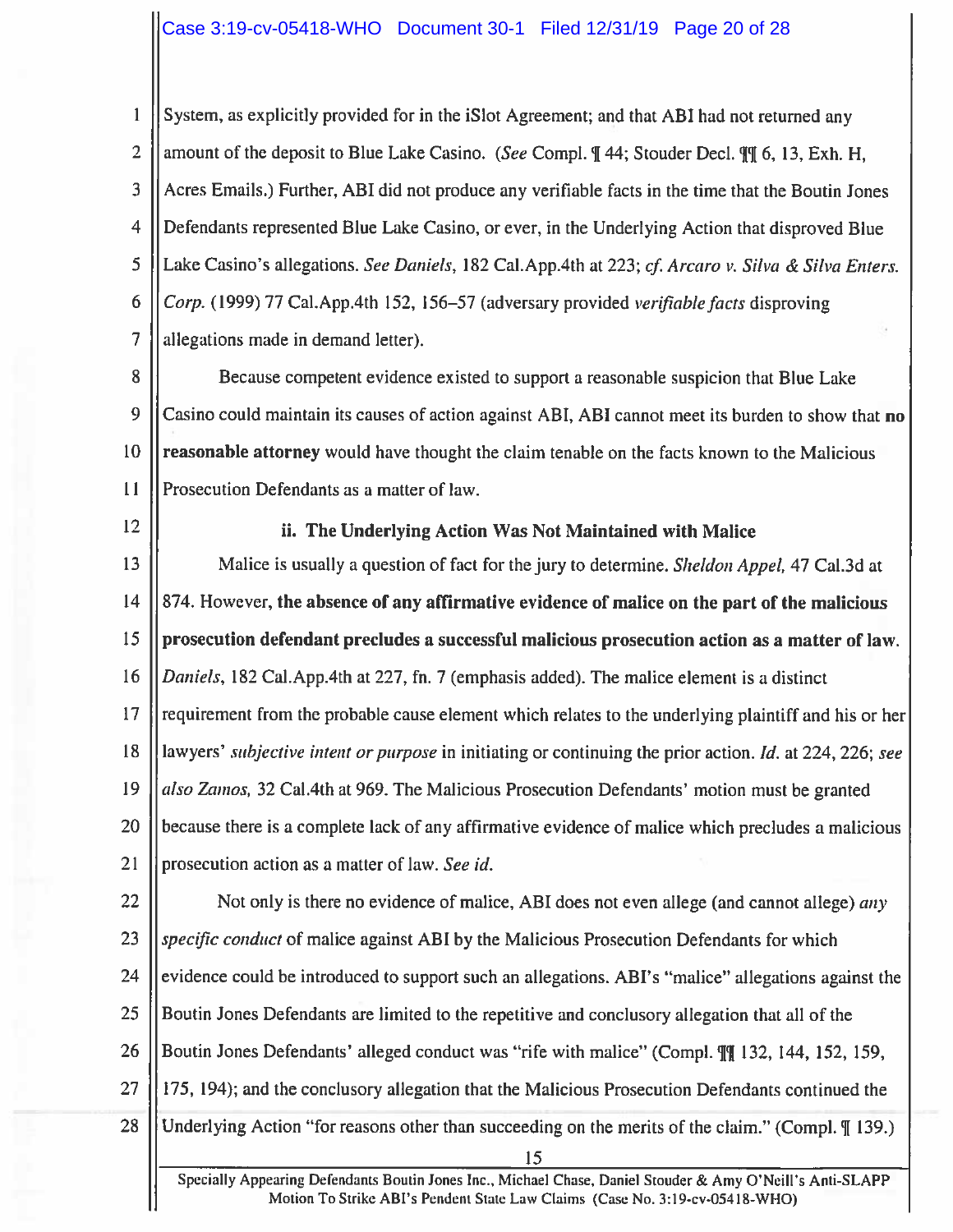Acres alleges no facts as to what these other reasons might be, as none exist. The Malicious  $\mathbf{1}$  $\overline{2}$ Prosecution Defendants did not maintain the action for reasons other than succeeding on the merits 3 of the claims or with any improper motive; the Malicious Prosecution Defendants sought only to vindicate Blue Lake Casino's rights through the maintenance of the Underlying Complaint.  $\overline{4}$ 5 (Stouder Decl.  $\mathbb{II}$  14-20; O'Neill Decl.  $\mathbb{II}$  7-12.) Malice may be proven by inferences drawn from circumstantial evidence only if the "inferences must be reasonably deducible from the evidence, 6  $\overline{7}$ and not such as are derived from speculation, conjecture, imagination, or guesswork." Joseph E. 8 DiLoreto, Inc. v. O'Neill (1991) 1 Cal.App.4th 149, 161. The allegations of malice in this case are 9 solely the product of ABI's speculation and conjecture.

10 ABI's sole allegation of malice in the Complaint alleges the improper purpose for which the 11 action against Acres was brought by Blue Lake Casino; it does not allege any improper purpose  $12$ for which the action against ABI was brought by the Malicious Prosecution Defendants. The 13 Complaint alleges that "[d]espite Mr. Acres not being a party to the iSlot Agreement, Blue Lake [Casino] nevertheless sued him individually in Blue Lake v. ABI' and that "Justice Lambden's  $14$ 15 Order stated Blue Lake Casino's inclusion of Mr. Acres in Blue Lake v. ABI was an 'attempt[] to 16 conjure a personal warranty' by Mr. Acres to supplement its action against ABI." (Compl. 953) 17 (emphasis added).) This allegation of malice, even if admissible, is against Blue Lake Casino, not the Malicious Prosecution Defendants. A client's improper motive cannot be imputed to its 18 19 attorney. See Daniels, 182 Cal.App.4th at 221. Acres cannot present admissible evidence to substantiate any allegation of malice because the Malicious Prosecution Defendants did not 20 21 maintain the action against ABI for any purpose, including the alleged purpose of conjuring a 22 personal warranty against Acres. (Stouder Decl. III 14-20; O'Neill Decl. III 7-12.) Accordingly, the 23 Malicious Prosecution Defendants' evidence supporting this motion necessarily defeats any attempt 24 by Plaintiff to establish evidentiary support for the claim. 25 b. ABI Cannot Meet Its Burden to Show Probability of Prevailing On Second

26

27

Claim for Aiding And Abetting Malicious Prosecution Or Third Claim for **Conspiracy To Commit Malicious Prosecution** 

To establish a claim of aiding and abetting against Mr. Chase, ABI must first prove that it

28 was subjected to harm resulting from malicious prosecution by Defendants Ramsey, Frank, Boutin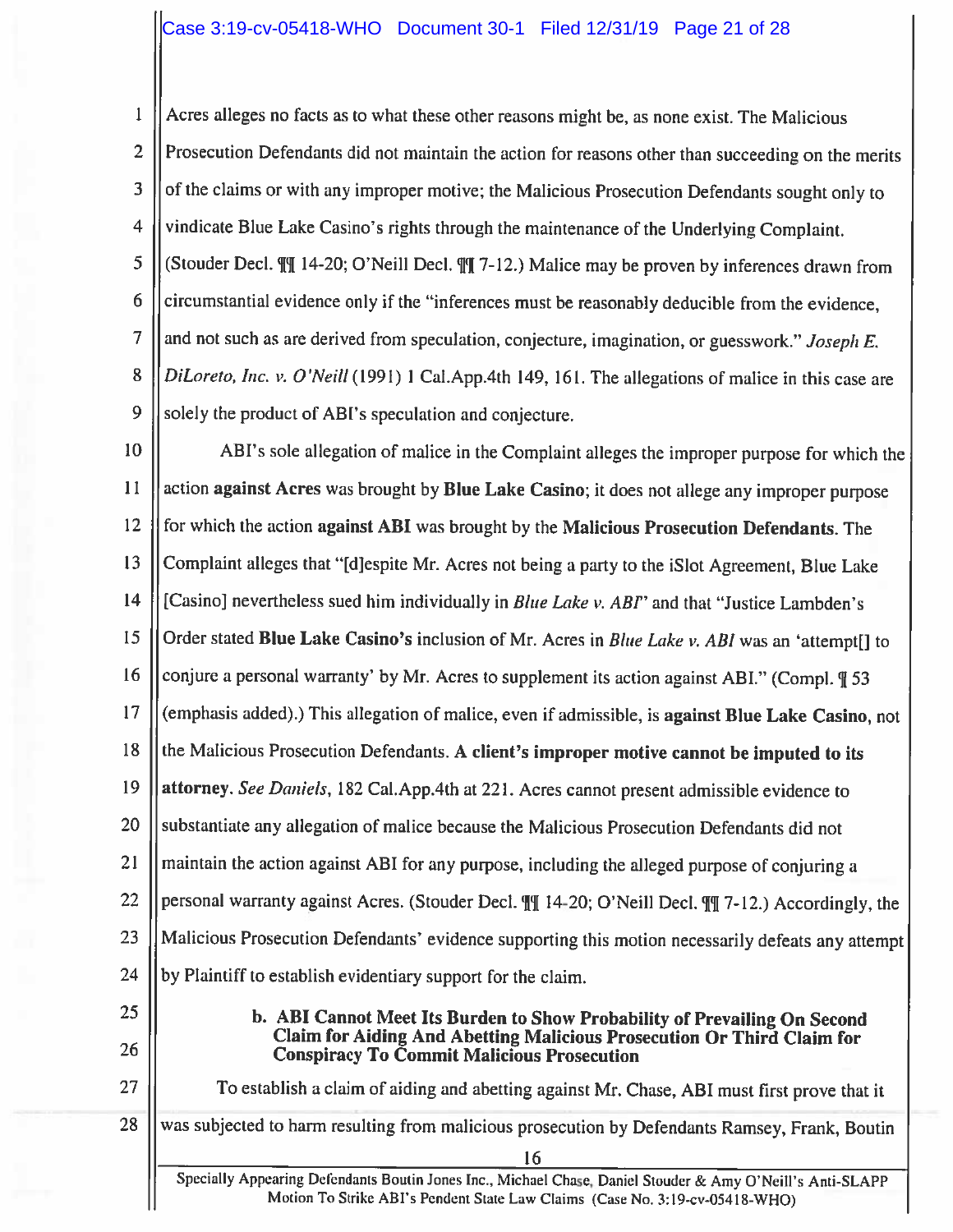Jones, Stouder, O'Neill, Janssen Malloy LLP, Burroughs, and Yarnall (collectively the "Wrongful  $\mathbf{1}$  $\overline{2}$ Use Defendants"). See CACI 3610 – Aiding and Abetting. Similarly, Plaintiff must first be able to 3 establish the underlying tort of malicious prosecution before liability for conspiracy to commit the  $\overline{\mathbf{4}}$ tort can be imposed. See CACI 3600 – Conspiracy. Plaintiff cannot establish a claim for malicious 5 prosecution against the Wrongful Use Defendants because all the claims brought against ABI in the 6 Underlying Action were brought and maintained with probable cause and were not brought with 7 malice, as discussed infra.

8 Even if the prior action was initiated and maintained without probable cause (it was not), to 9 hold Mr. Chase liable as an aider and abettor, ABI must prove all of the following: (1) that Chase 10 knew that malicious prosecution was being committed by the Wrongful Use Defendants; (2) that 11 Chase gave substantial assistance or encouragement to the Wrongful Use Defendants; and (3) that 12 Chase's conduct was a substantial factor in causing harm to ABI. Id. California courts have long held that liability for aiding and abetting depends on proof the defendant intentionally 13  $14$ participated with knowledge of the object to be attained. Upasani v. State Farm General Ins. 15 Co. (2014) 227 Cal. App. 4th 509, 519. To defeat this anti-SLAPP motion, ABI must establish a 16 probability of prevailing by showing that the factual allegations supporting each individual element 17 of the aiding and abetting claim can be substantiated by admissible evidence. See Jarrow Formulas, 18 31 Cal.4th 728. ABI cannot meet this burden.

19 Mr. Chase did not know or believe that malicious prosecution was being committed (it was 20 not) by the Wrongful Use Defendants. (Chase Decl. To 9-11.) Chase only desired to vindicate his  $21$ client's rights by attending two hearings in related federal court actions filed against Blue Lake 22 Casino and the Tribe filed by Acres. (Chase Decl.  $\sqrt[4]{6}$  –7.) Likewise, Chase did not give substantial 23 assistance to the Wrongful Use Defendants. In the year that the Malicious Prosecution Defendants 24 maintained the Underlying Action against ABI, Chase attended only two hearings on behalf of Blue 25 Lake Casino in the related federal court actions filed against Blue Lake Casino by Acres. (Chase 26 Decl. ¶ 7.) Further, Chase did not assist Defendants Janssen Malloy LLP, Ms. Burroughs, and Ms. 27 Yarnall ("Janssen Malloy Defendants") in any way in maintaining the Underlying Action for an

28

 $III$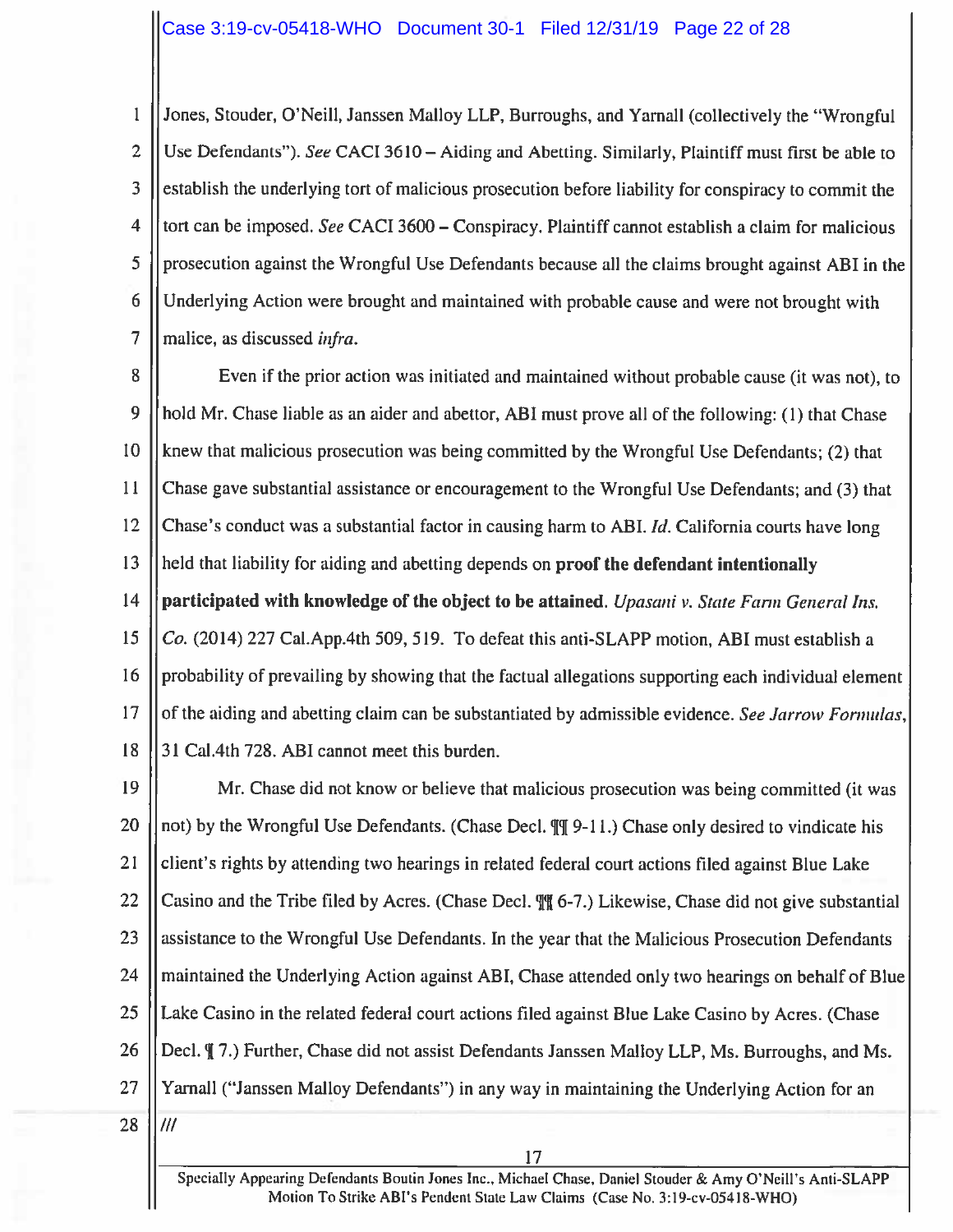$\mathbf{1}$ improper purpose, or provide any assistance whatsoever to the Janssen Malloy Defendants in  $\overline{2}$ maintaining the Underlying Action. (Chase Decl.  $\left(\begin{array}{c} \text{T} \\ \text{T} \\ \text{T} \\ \text{S} \\ \text{D} \\ \text{A} \\ \text{C} \\ \text{D} \\ \text{D} \\ \text{D} \\ \text{E} \\ \text{D} \\ \text{E} \\ \text{D} \\ \text{E} \\ \text{D} \\ \text{E} \\ \text{D} \\ \text{E} \\ \text{D} \\ \text{E} \\ \text{E} \\ \text{D} \\ \text{E} \\ \text{E} \\ \text{E} \\ \text{E} \\ \text{E$ 

3 ABI has not alleged any facts and cannot present admissible evidence to establish that  $\overline{4}$ Chase knew that malicious prosecution was being committed, nor can it allege any other conduct 5 on Chase's part to constitute the provision of substantial assistance to the Wrongful Use 6 Defendants.

7 Further, to the extent that ABI alleges Chase is liable for aiding and abetting malicious 8 prosecution for assisting **Judge Marston** in maintaining or managing the Underlying Action 9 against Acres, these allegations, even if true (they are not), cannot form the basis of liability against 10 Chase under ABI's theory of aiding and abetting malicious prosecution because Judge Marston is not a defendant named in ABI's claim for malicious prosecution and Judge Marston did not bring  $11$ 12 or maintain a cause of action against ABI. Casey v. U.S. Bank Nat. Assn. (2005) 127 Cal. App. 4th 1138, 1146 ("[T] he defendant must have acted to aid the primary tortfeasor with knowledge of 13  $14$ the object to be attained.")

15 Similarly, even if the prior action was initiated and maintained without probable cause (it 16 was not), to hold Chase liable as a co-conspirator ABI would also have to establish: (1) the 17 formation and operation of the conspiracy; (2) wrongful conduct in furtherance of the conspiracy; and (3) damages arising from the wrongful conduct. AREI II Cases (2013) 216 Cal.App.4th 1004. 18

19 "[C]onspiracies cannot be established by suspicions. There must be some evidence. Mere 20 association does not make a conspiracy. There must be evidence of some participation or interest in 21 the commission of the offense." *Id.* (internal citations omitted). The only fact alleged to support 22 ABI's contention that Chase was part of a conspiracy is Chase's alleged statement at a court 23 hearing in the related federal court action filed against Blue Lake Casino by Acres that Chase had 24 personal knowledge of "the whole Rapport and Marston thing." This allegation cannot support the 25 inference that Chase and others came to a mutual understanding to accomplish a common unlawful 26 plan. See Choate v. County of Orange (2000) 86 Cal. App. 4th 312, 333. Unless there is a meeting of 27 the minds, mere knowledge of alleged wrongful conduct or the independent acts of two or more 28 wrongdoers is not a conspiracy. Id. "This rule derives from the principle that a person is generally 18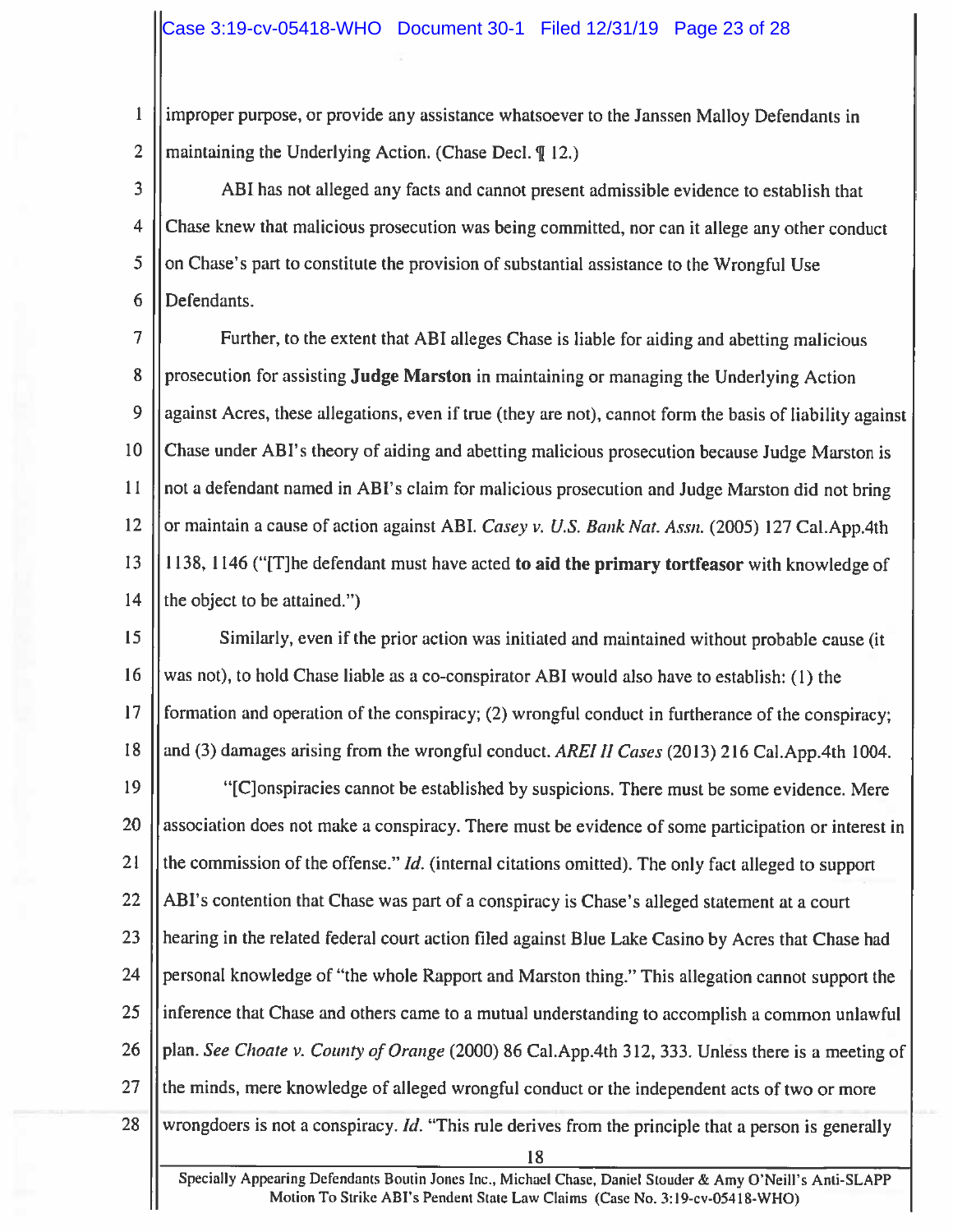under no duty to take affirmative action to aid or protect others." Kidron v. Movie Acquisition Corp.  $\mathbf{1}$  $\overline{2}$ (1995) 40 Cal.App.4th 1571, 1583.

3 ABI cannot produce evidence that Chase came to a mutual understanding with any of the  $\overline{4}$ Wrongful Use Defendants to accomplish a common unlawful plan (Chase Decl. ¶ 13.) Chase did not intend for ABI to be the subject of a malicious prosecution. (Chase Decl. ¶ 14.) Chase only 5 desired to vindicate his client's rights by appearing on Blue Lake Casino and the Tribe's behalf in 6  $\overline{7}$ the federal actions filed by Acres. (Chase Decl. II 6.) ABI cannot meet its burden to show a 8 probability of prevailing on its claim for conspiracy.

9 Further, as stated above, ABI did not allege a claim for malicious prosecution against Judge 10 Marston and any alleged conspiracy with Judge Marston therefore cannot form the basis of a  $11$ liability against Chase.

12 In addition to the arguments set forth above, to the extent that ABI attempts to hold Chase 13 liable for aiding and abetting malicious prosecution or conspiracy arising out of the alleged 14 malicious prosecution by Blue Lake Casino employee Defendants Ms. Ramsey and Mr. Frank, 15 ABI's claim is barred by California Civ. Code § 1714.10. Section 1714.10 states that no cause of 16 action against an attorney for a civil conspiracy with his or her client arising from any attempt to 17 contest or compromise a claim or dispute, and based on attorney's representation of client, may be 18 asserted unless the pleading requirements of § 1714.10 are satisfied. Aiding and abetting and 19 conspiracy are treated the same with respect to claims of conspiracy between an attorney and its 20 client under Civ. Code §1714.10. Howard v. Superior Court (1992) 2 Cal. App. 4th 745, 749, mod. 21 (Feb. 10, 1992). Therefore, the claims against Chase for aiding and abetting Ms. Ramsey or Mr. 22 Frank, or conspiring with them, in committing malicious prosecution, while they were acting in 23 their official capacity as employees on behalf of Chase's client Blue Lake Casino (Compl. 1112-24 13), are clearly barred by  $\S$  1714.10.

- 25
- 26

27

c. ABI Cannot Meet Its Burden to Show Probability of Prevailing On Its Fifth Claim for Aiding and Abetting Breach of Fiduciary Duty or Its Seventh Claim for Aiding and Abetting Constructive Fraud

To be held liable as an aider and abettor, a defendant must have knowledge and intent; a

defendant can be held liable on the basis of acting in concert only if he or she knew that a tort had 28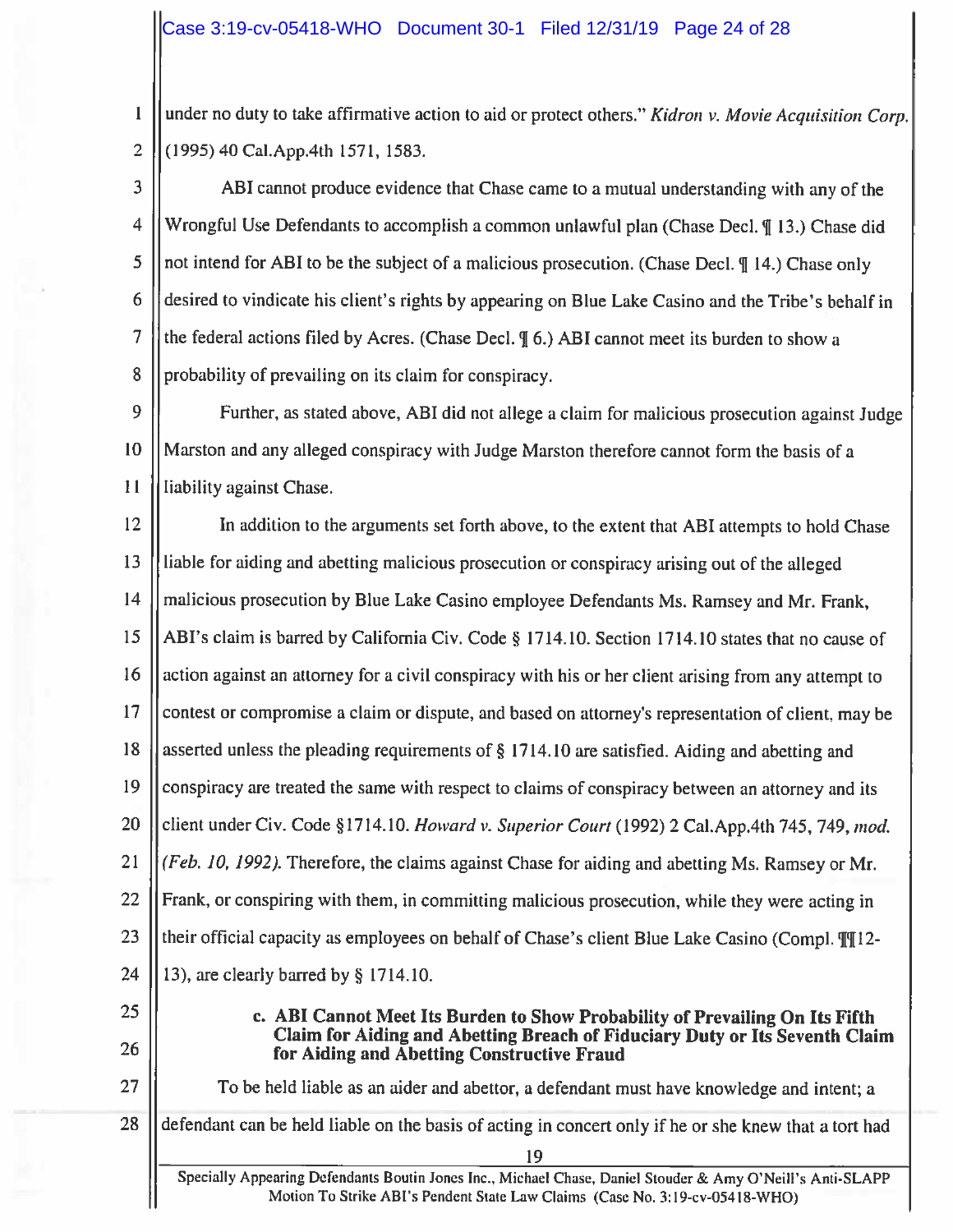$\mathbf{1}$ been, or was to be, committed, and acted with the intent of facilitating the commission of that tort.  $\overline{2}$ Casey, 127 Cal.App.4th at 1146. ABI merely alleges that the Boutin Jones Defendants knew Judge 3 Marston was acting in ways constituting breach of fiduciary duty and constructive fraud toward  $\overline{4}$ ABI. "Mere knowledge that a tort is being committed and the failure to prevent it does not 5 constitute aiding and abetting. As a general rule, one owes no duty to control the conduct of 6 another." Austin B. v. Escondido Union School Dist. (2007) 149 Cal. App. 4th 860, 879 (internal  $\overline{7}$ citations omitted). Chase's alleged statement that he had knowledge of the "whole Rapport and Marston thing" does not support an inference that Chase or the other Boutin Jones Defendants had 8 9 knowledge of any alleged wrongful conduct. Even so, mere knowledge does not constitute aiding 10 and abetting.

 $11$ The Boutin Jones Defendants did not commit any act with the intent of facilitating any 12 alleged wrongful conduct of Judge Marston. (Stouder Decl. ¶ 25; O'Neill Decl. ¶ 15; Chase Decl. ¶ 16.) ABI does not allege any specific acts of the Boutin Jones Defendants that support the claim 13 14 that the Boutin Jones Defendants offered *substantial assistance* to Judge Marston. ABI's bare 15 allegation that the Boutin Jones Defendants knew that Judge Marston's conduct was tortious does 16 not support an inference that the Boutin Jones Defendants *acted with intent* to facilitate the 17 commission of those torts. ABI cannot show a probability of prevailing on his aiding and abetting 18 breach of fiduciary duty and aiding and abetting constructive fraud claims.

19

# V. CONCLUSION

20 For the foregoing reasons, the Specially Appearing Boutin Jones Defendants respectfully 21 request that this Court grant their motion to strike each of ABI's pendent law claims pursuant to 22 Code Civ. Proc. § 425.16. If the Boutin Jones Defendants prevail on this Anti-SLAPP Motion, they 23  $III$ 24  $III$ 25  $III$ 26  $III$ 27  $III$ 28  $III$ 20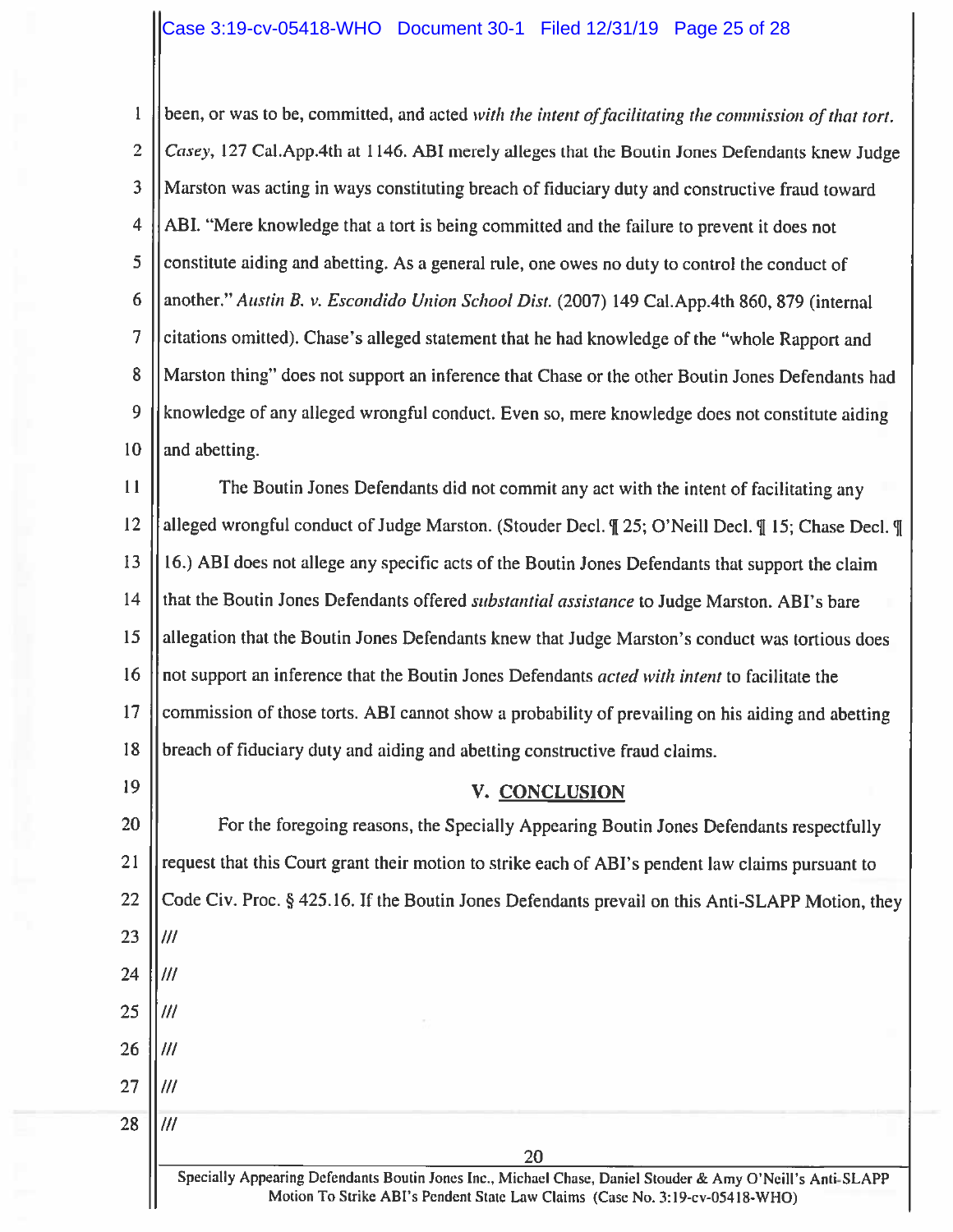|                         | Case 3:19-cv-05418-WHO Document 30-1 Filed 12/31/19 Page 26 of 28                                                                                                                          |
|-------------------------|--------------------------------------------------------------------------------------------------------------------------------------------------------------------------------------------|
| $\mathbf{1}$            | will request a mandatory award of their attorneys' fees and costs pursuant to $\S$ 425.16(c)(1)                                                                                            |
| $\overline{2}$          | following hearing on this Motion.                                                                                                                                                          |
| $\overline{\mathbf{3}}$ | DATED: December 31, 2019<br><b>LERCH STURMER LLP</b>                                                                                                                                       |
| 4                       |                                                                                                                                                                                            |
| 5                       | $By$ /s/<br>Jerome N. Lerch, Esq.                                                                                                                                                          |
| 6                       | Debra Steel Sturmer, Esq.                                                                                                                                                                  |
| 7                       | Nicole A. Deterding, Esq.<br>Attorneys for Defendants BOUTIN JONES                                                                                                                         |
| 8<br>9                  | INC., MICHAEL CHASE, DANIEL<br>STOUDER, and AMY O'NEILL                                                                                                                                    |
| 10                      |                                                                                                                                                                                            |
| 11                      |                                                                                                                                                                                            |
| 12                      |                                                                                                                                                                                            |
| 13                      |                                                                                                                                                                                            |
| 14                      |                                                                                                                                                                                            |
| 15                      |                                                                                                                                                                                            |
| 16                      |                                                                                                                                                                                            |
| 17                      |                                                                                                                                                                                            |
| 18                      |                                                                                                                                                                                            |
| 19                      |                                                                                                                                                                                            |
| 20                      |                                                                                                                                                                                            |
| 21                      |                                                                                                                                                                                            |
| 22                      |                                                                                                                                                                                            |
| 23                      |                                                                                                                                                                                            |
| 24                      |                                                                                                                                                                                            |
| 25                      |                                                                                                                                                                                            |
| 26<br>27                |                                                                                                                                                                                            |
| 28                      |                                                                                                                                                                                            |
|                         | 21                                                                                                                                                                                         |
|                         | Specially Appearing Defendants Boutin Jones Inc., Michael Chase, Daniel Stouder & Amy O'Neill's Anti-SLAPP<br>Motion To Strike ABI's Pendent State Law Claims (Case No. 3:19-cv-05418-WHO) |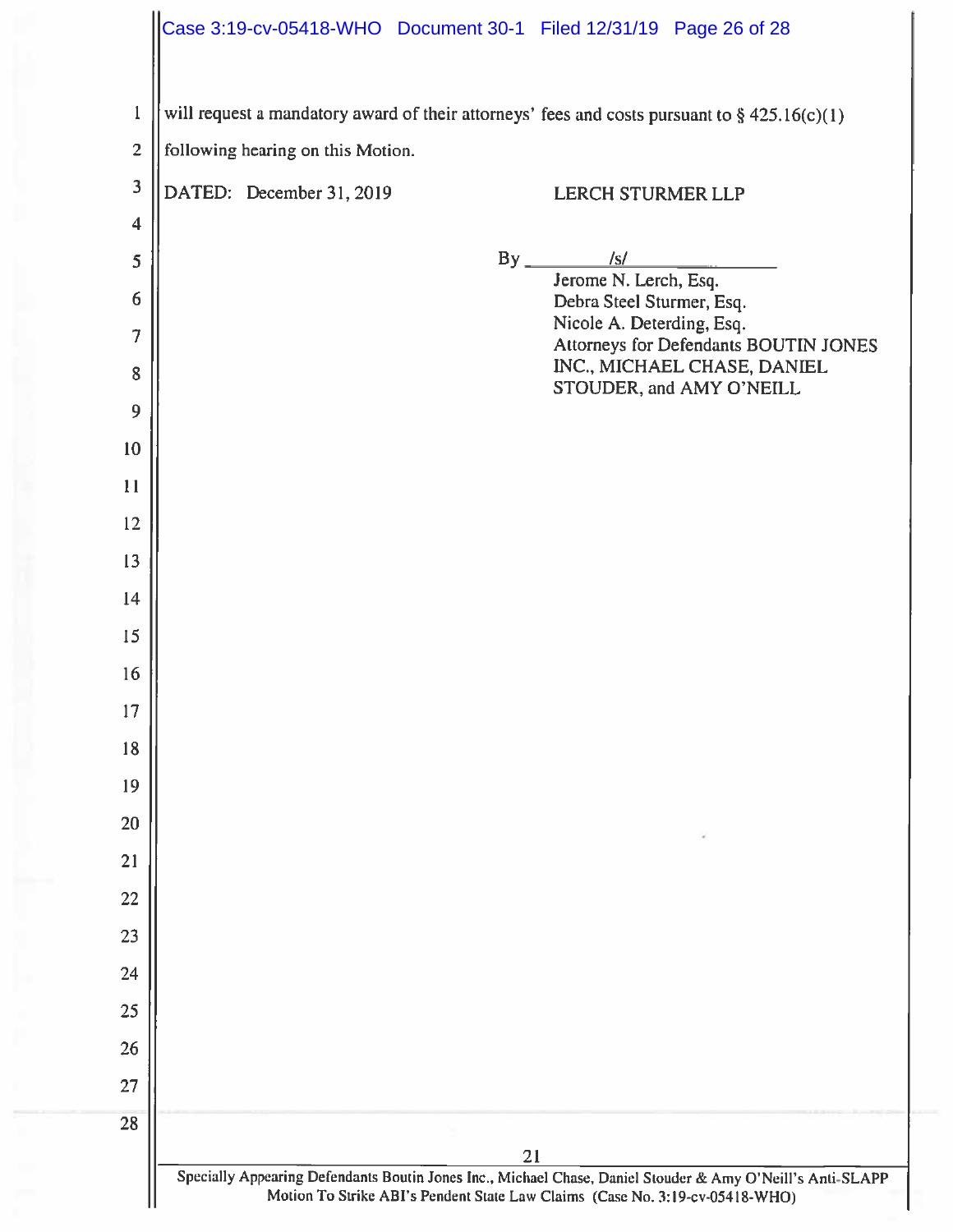|                | Case 3:19-cv-05418-WHO  Document 30-1  Filed 12/31/19  Page 27 of 28                                                                                                                                                                                                                                                                                                                                                                                                                                                                                                       |  |  |
|----------------|----------------------------------------------------------------------------------------------------------------------------------------------------------------------------------------------------------------------------------------------------------------------------------------------------------------------------------------------------------------------------------------------------------------------------------------------------------------------------------------------------------------------------------------------------------------------------|--|--|
|                |                                                                                                                                                                                                                                                                                                                                                                                                                                                                                                                                                                            |  |  |
| I              | <b>DECLARATION OF SERVICE</b>                                                                                                                                                                                                                                                                                                                                                                                                                                                                                                                                              |  |  |
| $\overline{2}$ | I am a citizen of the United States, I am over the age of eighteen years and not a party to the<br>within cause; I am employed in the City and County of San Francisco, California and my business<br>address is One Sansome Street, Ste. 2060, San Francisco, California 94104. My electronic service<br>address is rvernola@lerchsturmer.com. On this date, I served the following documents:<br>SPECIALLY APPEARING DEFENDANTS BOUTIN JONES INC., MICHAEL CHASE,<br>DANIEL STOUDER & AMY O'NEILL'S ANTI-SLAPP MOTION TO STRIKE<br><b>ABI'S PENDENT STATE LAW CLAIMS</b> |  |  |
| 3              |                                                                                                                                                                                                                                                                                                                                                                                                                                                                                                                                                                            |  |  |
| 4<br>5         |                                                                                                                                                                                                                                                                                                                                                                                                                                                                                                                                                                            |  |  |
| 6              |                                                                                                                                                                                                                                                                                                                                                                                                                                                                                                                                                                            |  |  |
| 7              | on the parties identified below, through their attorneys of record, by placing true copies thereof in<br>sealed envelopes addressed as shown below by the following means of service:                                                                                                                                                                                                                                                                                                                                                                                      |  |  |
| 8              | By First Class Mail -- I placed the sealed envelope(s), with first class postage thereon, for                                                                                                                                                                                                                                                                                                                                                                                                                                                                              |  |  |
| 9              | collection and processing for mailing, following this business's usual practices, with which I am<br>readily familiar. On the same day correspondence is placed for collection and mailing, it is                                                                                                                                                                                                                                                                                                                                                                          |  |  |
| 10             | deposited in the ordinary course of business with the United States Postal Service.                                                                                                                                                                                                                                                                                                                                                                                                                                                                                        |  |  |
| 11             | By Overnight Courier -- I caused each such envelope to be given to an overnight mail<br>service at San Francisco, California, to be hand delivered to the office of the addressee(s) on the<br>next business day.                                                                                                                                                                                                                                                                                                                                                          |  |  |
| 12             |                                                                                                                                                                                                                                                                                                                                                                                                                                                                                                                                                                            |  |  |
| 13             | : By Personal Service - I caused each such envelope to be given to a messenger at San<br>Francisco, California, to be hand delivered to the office of the addressee(s) on this date.                                                                                                                                                                                                                                                                                                                                                                                       |  |  |
| 14             |                                                                                                                                                                                                                                                                                                                                                                                                                                                                                                                                                                            |  |  |
| 15             | Facsimile -- (Only where permitted. Must consult CCP §1012.5 and California Rules of<br>Court 2001-2011. Also consult FRCP Rule 5(e). Not currently authorized in N.D.CA.)                                                                                                                                                                                                                                                                                                                                                                                                 |  |  |
| 16<br>17       | By E-mail -- I electronically served each party at the email addresses shown on this<br>declaration.                                                                                                                                                                                                                                                                                                                                                                                                                                                                       |  |  |
| 18             | <b>SEE ATTACHED SERVICE LIST</b>                                                                                                                                                                                                                                                                                                                                                                                                                                                                                                                                           |  |  |
| 19             |                                                                                                                                                                                                                                                                                                                                                                                                                                                                                                                                                                            |  |  |
| 20             | I declare under penalty of perjury under the laws of the State of California that the<br>foregoing is true and correct to the best of my knowledge.                                                                                                                                                                                                                                                                                                                                                                                                                        |  |  |
| 21             | EXECUTED on December 31, 2019 at San Francisco, California.                                                                                                                                                                                                                                                                                                                                                                                                                                                                                                                |  |  |
| 22             |                                                                                                                                                                                                                                                                                                                                                                                                                                                                                                                                                                            |  |  |
| 23             | Rosemarie Vernola<br>(type/print name)<br>(signature)                                                                                                                                                                                                                                                                                                                                                                                                                                                                                                                      |  |  |
| 24             |                                                                                                                                                                                                                                                                                                                                                                                                                                                                                                                                                                            |  |  |
| 25             |                                                                                                                                                                                                                                                                                                                                                                                                                                                                                                                                                                            |  |  |
| 26             |                                                                                                                                                                                                                                                                                                                                                                                                                                                                                                                                                                            |  |  |
| 27             |                                                                                                                                                                                                                                                                                                                                                                                                                                                                                                                                                                            |  |  |
| 28             |                                                                                                                                                                                                                                                                                                                                                                                                                                                                                                                                                                            |  |  |
|                | 22                                                                                                                                                                                                                                                                                                                                                                                                                                                                                                                                                                         |  |  |